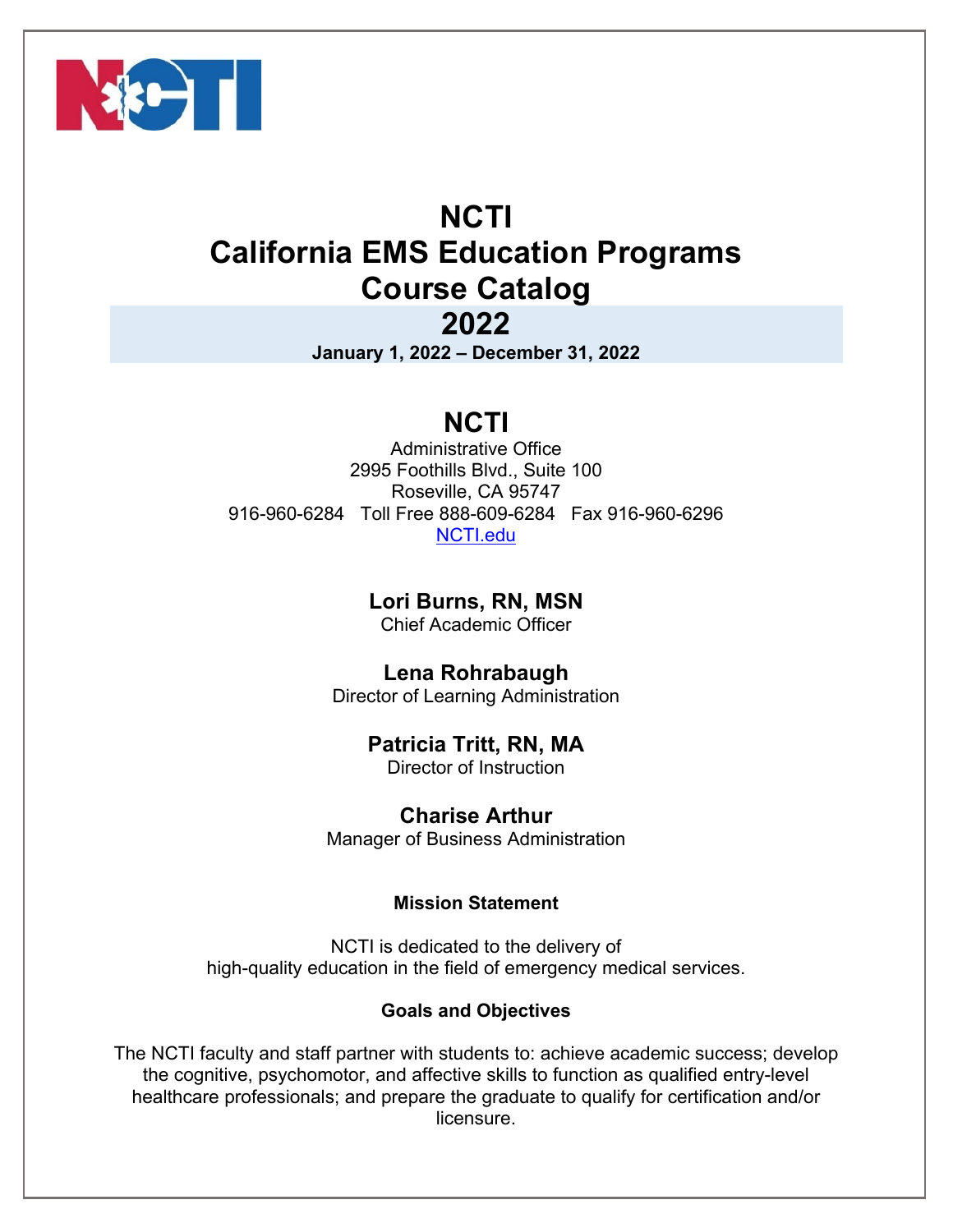| <b>Contents</b>                                                                    |
|------------------------------------------------------------------------------------|
|                                                                                    |
|                                                                                    |
|                                                                                    |
|                                                                                    |
|                                                                                    |
|                                                                                    |
|                                                                                    |
|                                                                                    |
|                                                                                    |
|                                                                                    |
|                                                                                    |
|                                                                                    |
|                                                                                    |
|                                                                                    |
|                                                                                    |
|                                                                                    |
|                                                                                    |
|                                                                                    |
|                                                                                    |
|                                                                                    |
|                                                                                    |
|                                                                                    |
|                                                                                    |
|                                                                                    |
|                                                                                    |
|                                                                                    |
|                                                                                    |
|                                                                                    |
|                                                                                    |
|                                                                                    |
|                                                                                    |
|                                                                                    |
|                                                                                    |
|                                                                                    |
| Rev 12/3/18, Rev 7/19/19, Rev 10/22/20, Rev 12/1/2020, Rev 5/21/2021, Rev 1/1/2022 |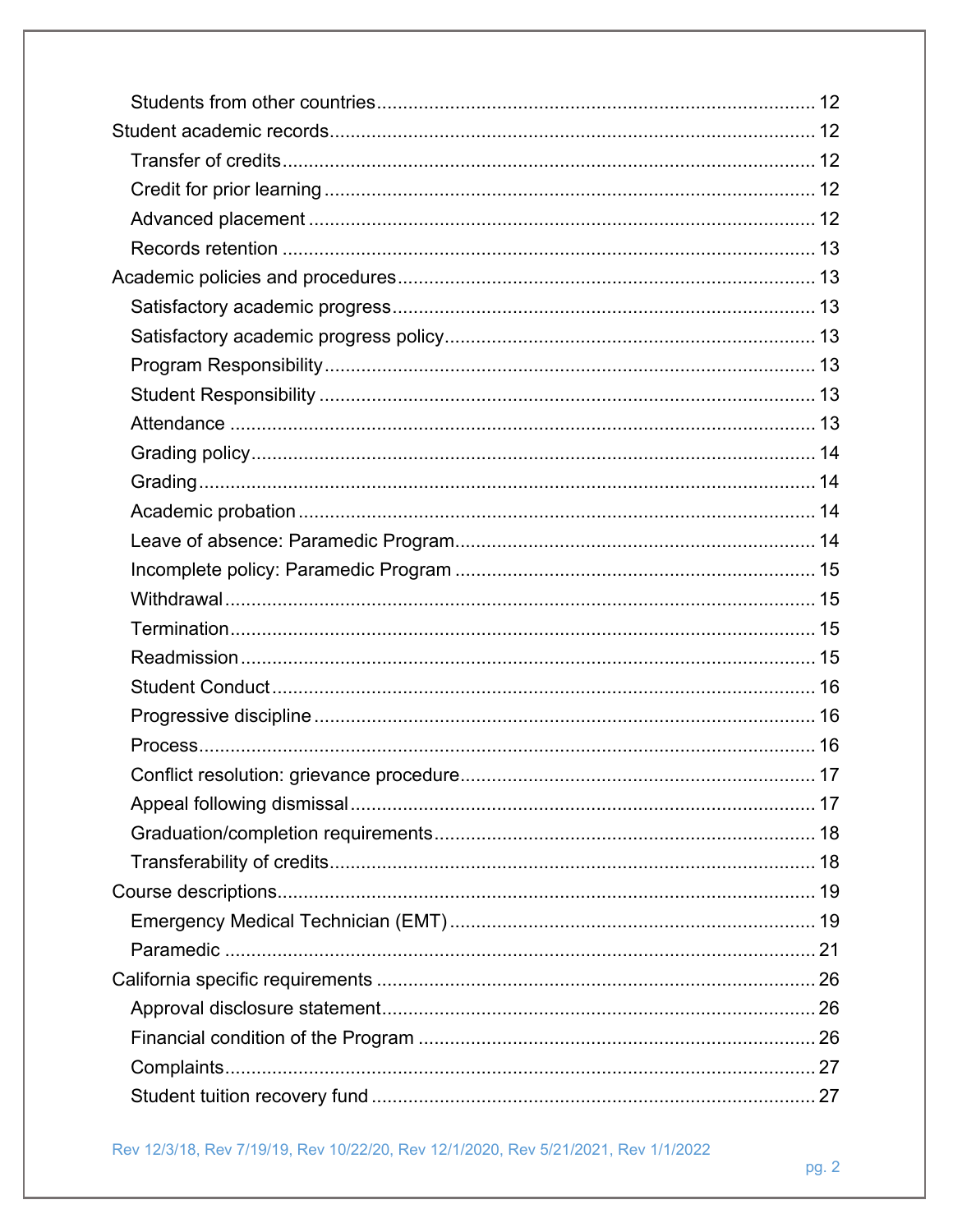#### **Catalog information**

**Note:** this catalog is updated annually

**Note:** this catalog if effective January 1, 2022

**Note:** the NCTI California EMS Education Programs Course Catalog is available on the website at ncti.edu or by contacting NCTI at 916-960-6284 to request a copy via mail or email.

#### **Program Information Disclaimer**

From time-to-time various regulatory, accreditation, public health, or other operational requirements make changes to Program information and policies necessary. When this occurs, changes may be implemented during the term the student is enrolled or the catalog year. In this situation, the staff will work the students to meet and accommodate the new requirements when possible.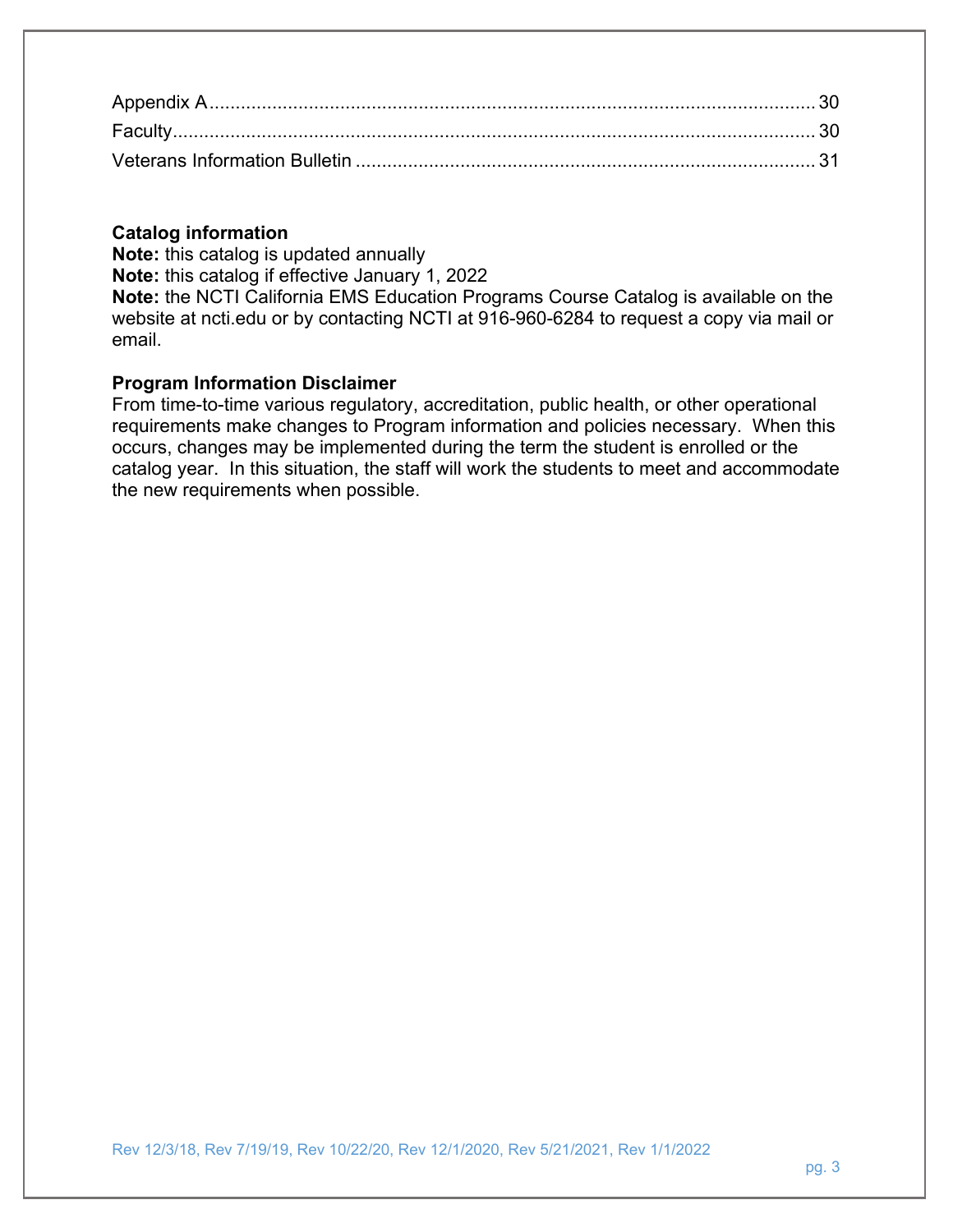#### **Message from the Chief Academic Officer**

Thank you for considering an NCTI program for your education in emergency medical services. NCTI was founded in 1988 to prepare emergency medical responders of all levels. The EMS profession has grown and changed over the years: from our professional designations (EMT and Paramedic for example), equipment, and scope of practice to name a few. Our curriculum has changed and evolved as well: from the National Standard Curriculum to the National EMS Education Standards. And with the curriculum changes, at NCTI our instructional methodologies have also evolved. Our classrooms are interactive, and the learner is engaged as an active participant in the education process. All domains of learning are stressed and critical thinking and problem solving are emphasized. Knowing the what, why, and when (cognitive) is reinforced with how (psychomotor) and how to interact with our patients and team members (affective). At NCTI our goal is to graduate competent practitioners who care for their patients and strive to be future leaders of their profession.

If you are interested in beginning or continuing a career in emergency medical services, talk to one of our Program Directors or Business Office and find a location and schedule that fits your needs. Best of luck in your career!

Lori a Burns

#### **About NCTI**

Prospective students are encouraged to visit an NCTI campus and discuss personal educational and occupational plans with the Program Director prior to applying or signing an enrollment agreement. NCTI offers certificate of completion programs. NCTI partners with the Columbia Southern University in Orange Beach, AL to form consortiums that sponsor Paramedic Programs in three California locations. The Paramedic programs listed in this catalog are accredited by the Commission on Accreditation of Allied Health Education Programs (CAAHEP). Articulation agreements for the Paramedic certificate completion is available for individuals interested in completing an Associate degree through Columbia Southern University. The NCTI programs currently do not qualify for federal Title IV student financial aid, though from time-to-time other private sponsorship or scholarship programs are available from EMS employers, including the NCTI parent organization, American Medical Response. In some locations, grant funding is periodically available to qualified individuals to pay for, or assist with, tuition and/or fees. Veteran education benefits are available to eligible participants.

"All information in the content of this school catalog is deemed current and correct as of the date of revision and is so certified."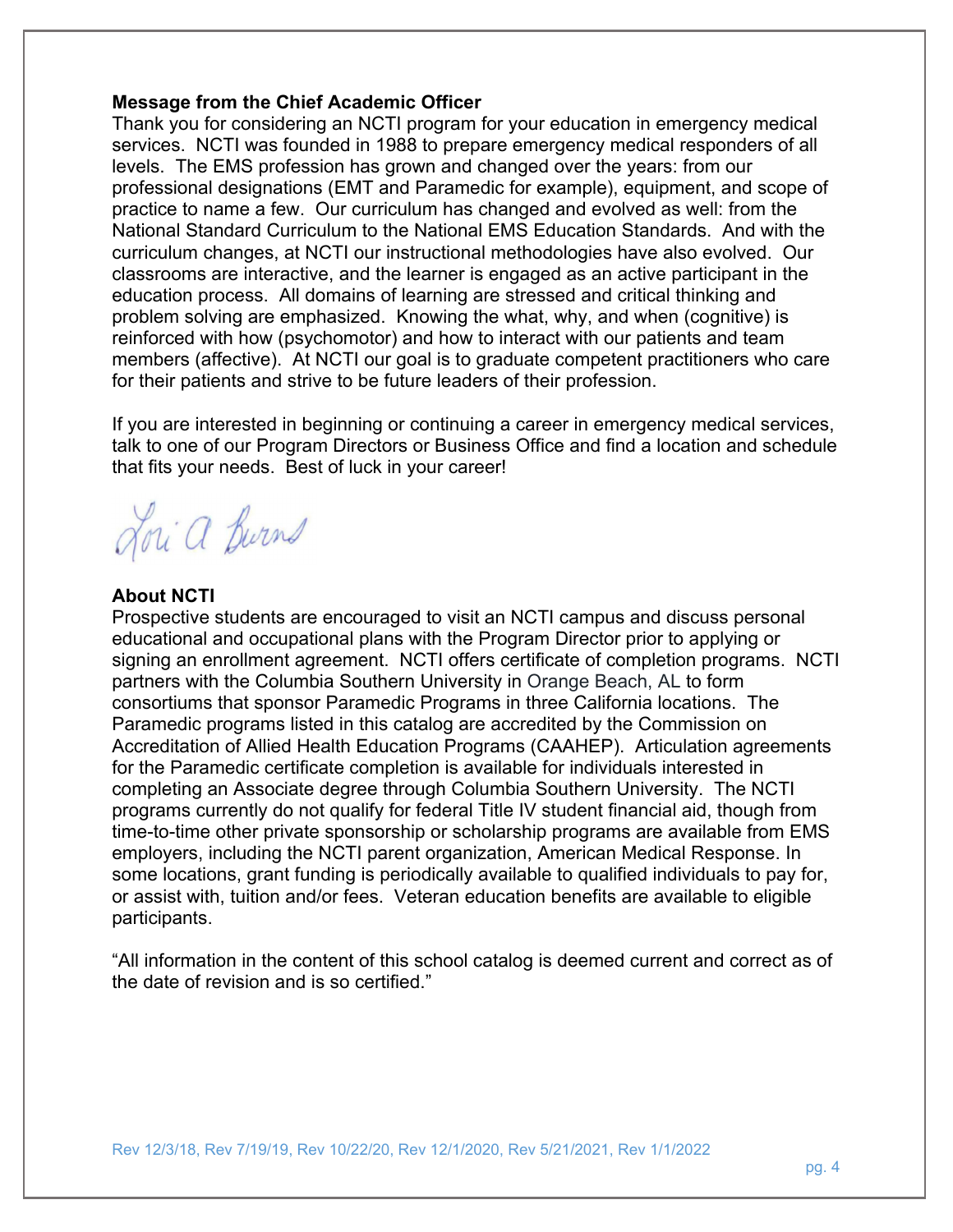#### **Diversity/discrimination statement**

NCTI and its staff and instructors do not discriminate on the basis of race, ethnicity, gender, sexual preference, or disability. Acts of discrimination or creation of a hostile environment on the part of any student or faculty are not tolerated. NCTI strives to foster an equal and positive learning environment. Harassment in any form is not tolerated. Harassment is defined as unwelcome or unsolicited conduct that is verbally, physically, or visually expressed. Harassment includes any form of sexual harassment including unwelcome sexual advances and sexual innuendo such as touching, patting, sexually suggestive remarks, or other verbal abuse about gender, demands for sexual favors, sexual assault, or offensive material or language whether written or visual such as degrading pictures. This list is not exhaustive, and any unwelcome behavior may be considered harassment.

#### **Accreditations/approvals**

The NCTI Paramedic Programs are accredited by the Commission on Accreditation of Allied Health Education Programs (www.caahep.org) upon the recommendation of the Committee on Accreditation of Educational Programs for the Emergency Medical Services Professions (CoAEMSP).

**Commission on Accreditation of Allied Health Education Programs (CAAHEP)** 727-210-2350 www.caahep.org

#### **Committee on Accreditation of Educational Programs for the Emergency Medical Services Professions (CoAEMSP)**  Phone: 214-703-8445

www.coaemsp.org

NCTI partners with Columbia Southern University in Orange Beach, AL to form a Consortium Program Sponsor for the Paramedic Programs. Columbia Southern University is institutionally accredited by the Distance Education Accrediting Commission (DEAC), an accrediting body recognized by the U.S. Department of Education.

**Distance Education Accrediting Commission** 

1101 17<sup>th</sup> Street NW, Suite 808 Washington, DC 20036 202 234-5100 deac.org

NCTI Paramedic Programs maintain an articulation agreement with Columbia Southern University for graduates to obtain college credits toward an Associate of Applied Science (AAS) degree.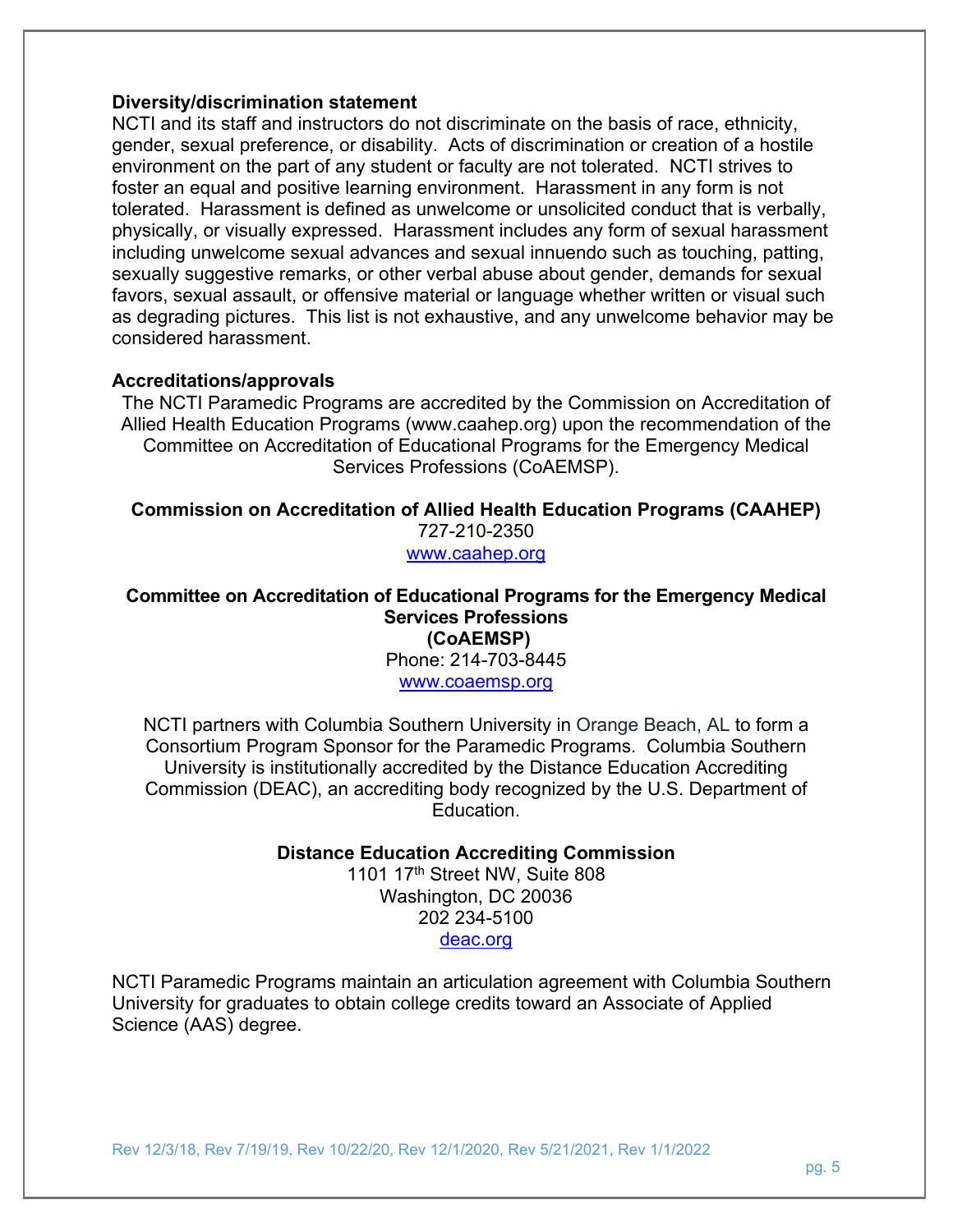#### **State regulatory oversight**

The local Emergency Medical Services Agency (LEMSA) approving authority for NCTI programs in the State of California include:

Sierra-Sacramento Valley EMS Agency 535 Menlo Dr. Rocklin, CA 95765 916 625-1701 (www.ssvems.com)

Riverside County EMS Authority 4210 Riverwalk Parkway, Suite 300 Riverside, CA 92505 951 358-5029 www.rivcoems.org

Santa Barbara County Emergency Medical Services Agency 300 N. San Antonio Road Santa Barbara, CA 93110 805 681-5274 https://www.countyofsb.org/

Alameda County EMS Authority 1000 San Leandro Blvd, Suite 200 San Leandro, CA 94577 510 618-2050 http://ems.acgov.org/index.page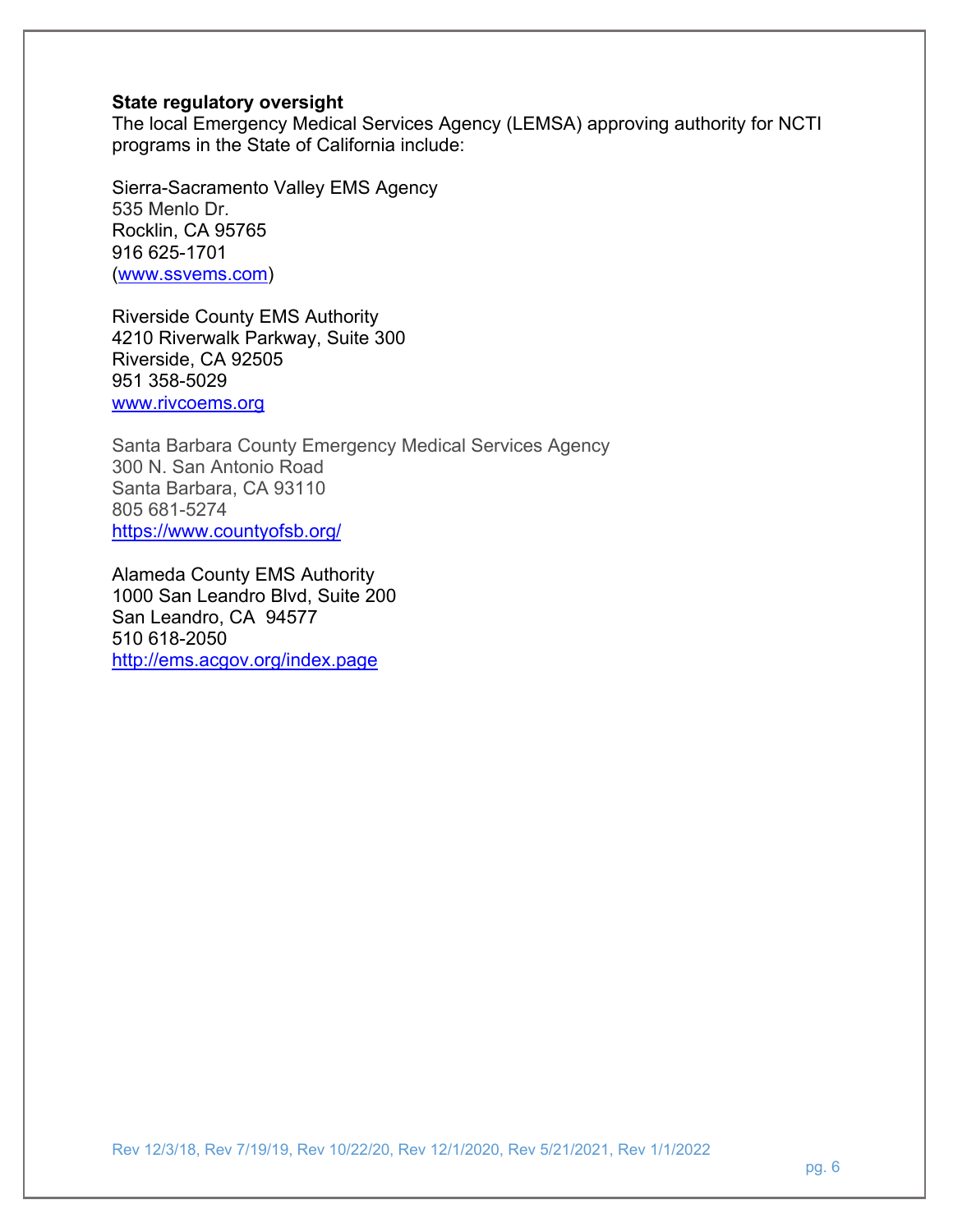#### **Courses offered**

Courses in emergency medical care are offered through NCTI. Course frequency and offerings vary by location. Contact the NCTI Administrative Office at 888-609-6284 for course dates or visit NCTI.edu. Course hours listed below are minimums and students must also attain all course competencies.

**Emergency Medical Technician (EMT)**  160 Hours **Paramedic**  1096 Hours

The NCTI administrative offices are open Monday through Friday from 8:30 a.m. to 4:30 p.m. Pacific time. Staff and faculty are available to answer questions and process enrollments. Depending on the program and the schedule, class may be scheduled: all day; partial day; and may include Saturday sessions. Questions regarding enrollment or schedule can be directed to the Business or Registration Office at 916-960-6284.

NCTI observes the following holidays: New Year's Day, Memorial Day, Independence Day, Labor Day, Thanksgiving Day and the Friday following Thanksgiving, Christmas Eve day, and Christmas Day. Courses are not usually scheduled between Christmas and New Year's Day.

**NCTI California approved locations and facilities: not all locations are currently offering classes.** 

**NCTI - Roseville** 

**Note: The NCTI – Roseville Paramedic Program is a consortium sponsored by American Medical Response West, dba NCTI and the Columbia Southern University in Orange Beach, AL**

**Roseville Campus and Administrative Offices\*** 

2995 Foothills Blvd., Suite 100 Roseville, CA 95747 Phone: 916 960-6284 Toll Free: 888 609-6284 Fax: 916 960-6296 Click here for map

**NCTI – Bay Area (Livermore)** 

**Note: The NCTI – Bay Area (Livermore) Paramedic Program is a consortium program sponsored by American Medical Response West, dba NCTI and Columbia Southern University in Orange Beach, AL**

**Livermore Campus\*** 

7543 Southfront Road Livermore, CA 94551 Click here for map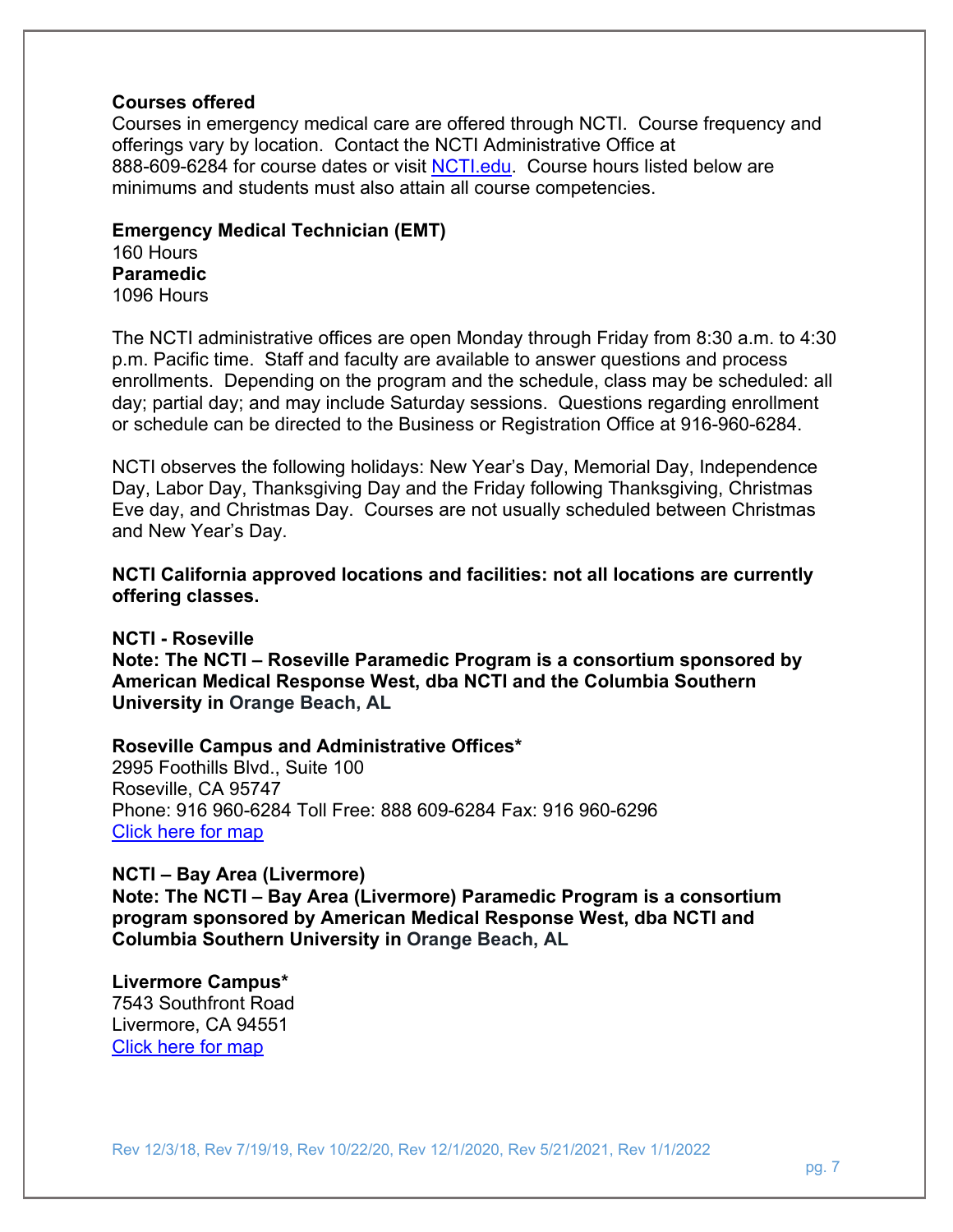#### **NCTI - Riverside**

**Note: The NCTI – Riverside Paramedic Program is a consortium sponsored by American Medical Response Ambulance Service Inc., dba NCTI and Columbia Southern University in Orange Beach, AL**

#### **Riverside Campus\***

895 Marlborough Ave. #100 Riverside, CA 92507 Click here for map

#### **Buellton Campus\*+ (Satellite)**

240 E Hwy 246 Suite 110 Buellton, CA 93427 Click here for map

#### **Santa Barbara\*+ EMT only**

7200 Hollister Avenue Suite 1A & 2A Goleta, CA 93117 Click here for map

#### **\*Campus eligible for VA Benefits**

+Satellite Campus (No Administrative Student Services)

#### **Facilities**

The educational facilities at NCTI Programs include multiple classroom and laboratory spaces that accommodate both large and small group learning activities. All NCTI facilities meet the fire and life safety standards as outlined in the California Fire Code, as well as local jurisdictional requirements.

#### **Equipment**

NCTI maintains a large inventory of educational and medical equipment specifically designed for educating emergency medical services (EMS) personnel in today's healthcare environment. The inventory includes specialized anatomical models and interactive manikins and other devices designed to simulate the human body. Cardiac monitors and other prehospital technology are available for hands-on education. Students learn to manage the airway, ventilate patients, support vascular status, and treat shock. In the advanced programs, students initiate intravenous lines and administer medications as allowed by state and national scope of practice.

#### **Faculty**

Instructional faculty are EMS professionals with additional education relating to instructional methodologies. NCTI selects instructors carefully and recognizes the key role they play in facilitating learning in an organized format that progressively builds towards developing competencies and student success. See Appendix A for a list of faculty and their credentials.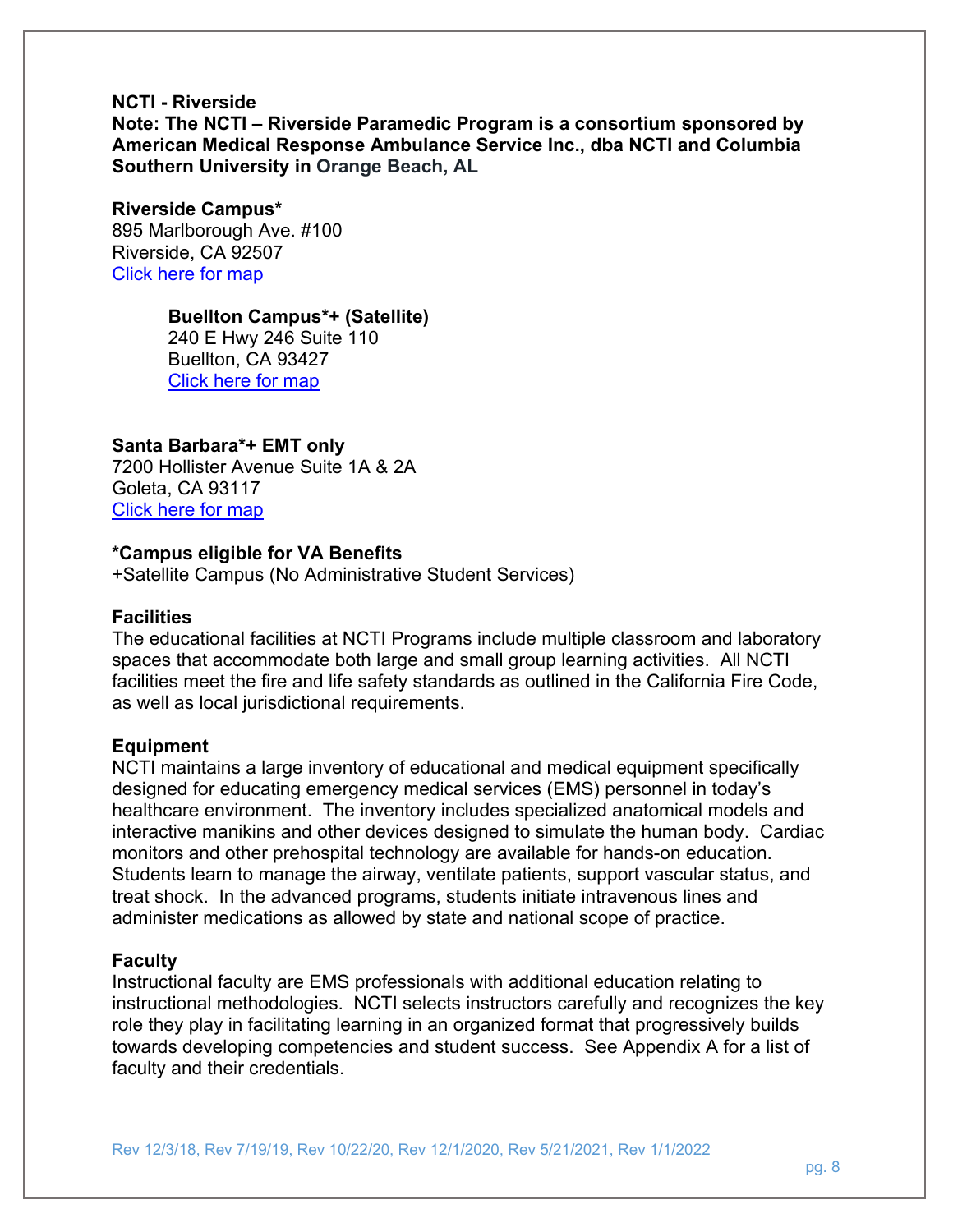#### **Course format**

Courses are typically offered through an in-person format on the campus unless otherwise specified in the Enrollment Agreement. However, in the event of a public health concern or other local disruption due to severe weather or other interruption of services, the course format may move to a remote delivery until the event resolves. In the situation where the course progression is suspended for a period of time, the Program Director will communicate with the student and a Course Interruption form will be completed. Depending on the nature of the disruption, course lab sessions, clinical rotations, or field internship may be suspended or delayed.

Periodically specific courses are designed to be delivered in a hybrid format and are advertised as 'hybrid'. The typical format is remote synchronous delivery of instructional content. Skill sessions are scheduled either at specified, spaced intervals during the course or as an intensive session at the end of the didactic instructional content. For programs requiring clinical and/or field rotations, these assignments may be completed in the locale of the student or using the resources of the main campus. In all cases, a fully executed affiliation agreement must be in effect and an approved Medical Director will be responsible for the student during clinical and field assignments.

#### **Application/registration process Registration**

In Roseville, visit the Administrative Office during regular business hours (Monday-Friday, 8:30 a.m.  $-$  4:30 p.m.) or visit NCTI.edu to register and reserve space in the next available class. Class size is limited, and enrollment is offered to qualified candidates following screening. Refer to the course descriptions for additional requirements. Contact the Registration Office during regular business hours to obtain an Enrollment Agreement for the EMT course or Application Packet for the Paramedic Program. All applicants must submit a completed Enrollment Agreement prior to the first-class session.

#### **Cancellation and withdrawal**

Enrollment may be cancelled or withdrawn by presenting a written, signed, and dated copy of the "Notice of Cancellation" to:

NCTI Business Manager 2995 Foothills Blvd., Suite 100, Roseville, CA 95747

The effective date of cancellation is the date postmarked. Any refund due to the student will be processed by the school within 45 days of notification of cancellation or withdrawal

#### **Course cancellation**

The Program may, at its discretion based on enrollment, cancel a scheduled course. Notification of cancellation shall be given no less than five business days before the scheduled course start date.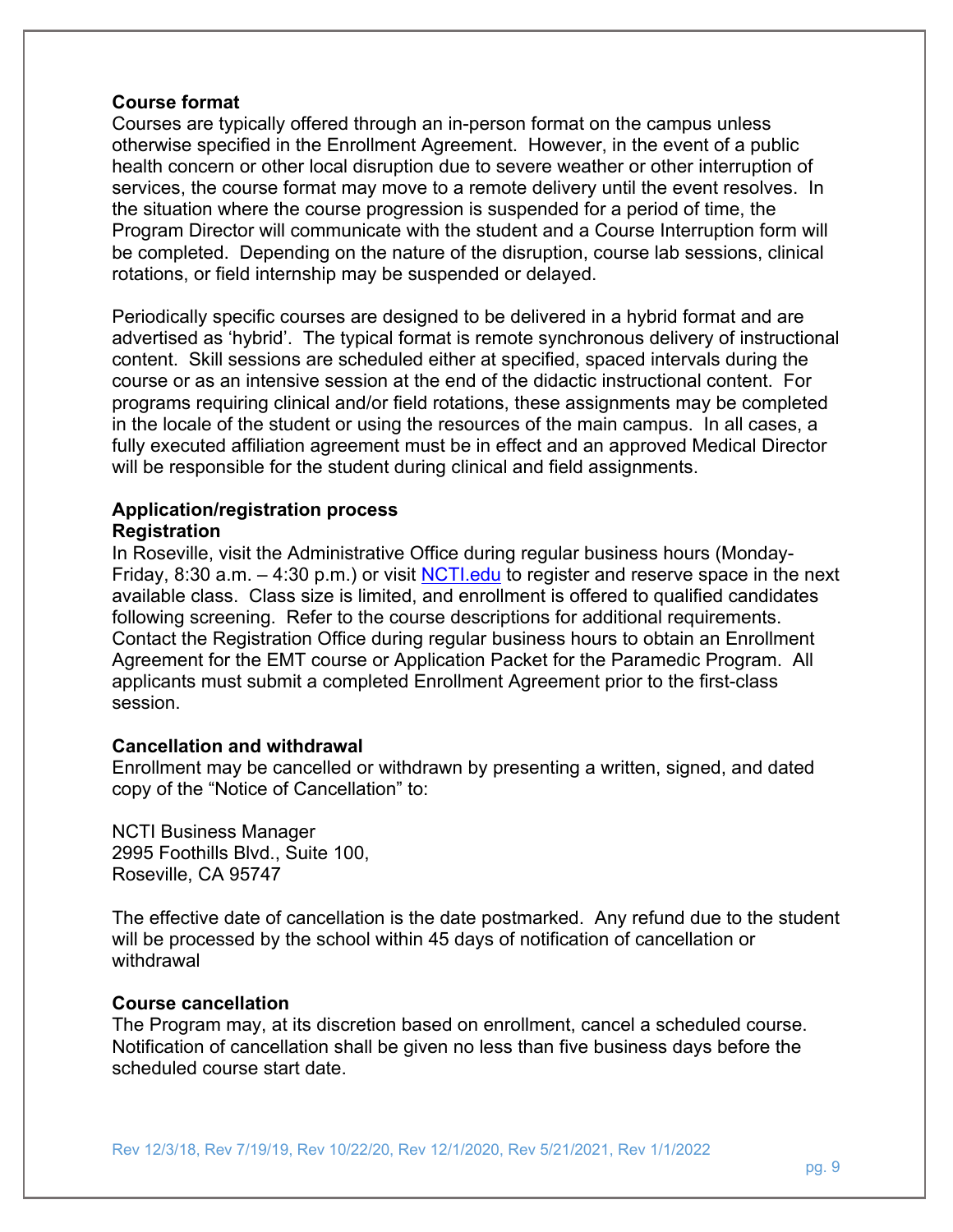#### **Ability to benefit**

NCTI requires that all applicants to the Emergency Medical Technician, Advanced Emergency Medical Technician, or Paramedic certificate programs possess a high school diploma or equivalent. NCTI does not offer the Ability to Benefit (ATB) exam.

#### **Prerequisites**

- 1. Applicant must be at least 18 years of age
- 2. Applicant must possess a high school diploma or equivalent
- 3. Applicant must possess a current American Heart Association Healthcare Provider card prior to the first day of class
- 4. Applicant must possess health insurance
- 5. Applicant must complete a background check to include drug screen
- 6. Applicant must provide proof of required immunizations and/or titer
- 7. COVID full vaccination is required (number of doses dependent on the vaccine brand). Exemptions are not permitted.
- 8. Specific prerequisites may apply depending on the program selected
- 9. Applicant must complete required TB testing prior to attending clinical or field internship rotations

## **Tuition and fees**

Tuition tables for specific courses appear with the course descriptions later in this catalog. Additional costs include: texts, uniforms, and equipment/ diagnostic tools (I.E. stethoscope, penlight, eye protection, masks, safety-shears). Students are also responsible for a background check to include drug screen and health insurance. The fees in the tables in this catalog are effective January 1, 2022.

#### **Tuition payment policy**

Tuition is due in full on the first day of class. The student Enrollment Agreement for the Paramedic Program indicates the payment schedule for tuition and fees for those requesting a payment plan. Fees must be paid as identified in the Agreement.

#### **Refund, drop, and withdrawal policy**

An enrolled student may cancel enrollment until the end of the first-class session or the seventh day after enrollment, whichever is later, and receive a full refund of all monies paid, less the non-refundable registration fee, not to exceed \$100 for the EMT Program and \$200 for the Paramedic Program. Equipment, supplies, and materials provided by NCTI must be returned in good condition. Refunds are calculated on a prorated basis as specified in the Enrollment Agreement.

#### **Financial aid**

NCTI does not provide any form of student financial aid and does not participate in any federal Title IV or state financial aid programs.

#### **Veteran educational assistance**

The NCTI Paramedic programs are accredited by the Commission on the Accreditation of Allied Health Education Programs, a nationally recognized accrediting organization. These programs are approved for the training of veterans (and eligible persons). Recertification courses are not approved for educational benefits.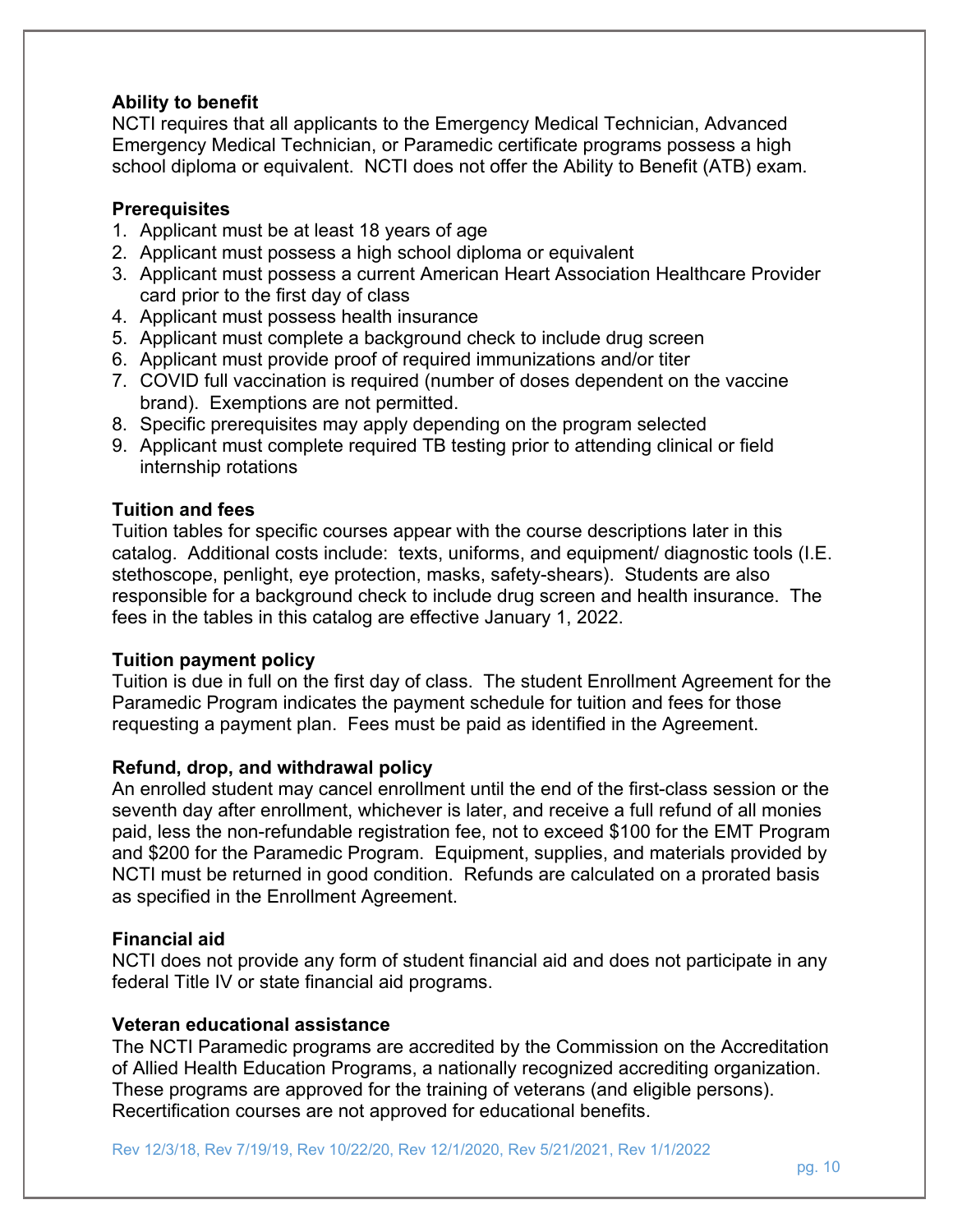#### **Student resources and services Student Handbook**

The *Student Handbook* details Program policies and requirements and is provided to students upon enrollment.

#### **Library**

NCTI maintains a *Virtual Library* that is available to all enrolled NCTI students. Access is available through the Program Director. http://www.lirn.net/.

#### **Technology**

Courses include online assignments and students must possess, or have access to, an appropriate electronic device: a laptop or other smart device is required. Computer availability on campus is limited: however wireless internet access is available.

#### **Housing**

NCTI does not provide dormitory facilities or any type of housing service. NCTI has no responsibility to find or assist a student in finding housing. Housing is available locally at the student's sole expense.

Approximate cost for a 2-bedroom, 1 bath apartment within California can range from \$1,100 - \$3,000. Rentals can be found by searching sites such as www.zillow.com.

#### **Health**

Health insurance is the responsibility of the student and students must maintain health insurance throughout the Program. NCTI does not provide health services of any type. Students are required to provide evidence of health insurance and immunization for: measles, mumps, rubella; tetanus/diphtheria (Tdap); hepatitis B; chicken pox; meningitis vaccination; COVID, influenza vaccination, and skin TB/PPD two-step process.

#### **Drugs and alcohol**

Students are required to complete a drug and alcohol screen as part of the background check prior to admission. The drug screen must be clear of any substance that potentially causes impairment, including marijuana/cannabis. Possession of a medical marijuana card does not provide an exemption and the applicant or student must test negative for cannabis.

#### **Student counseling services**

Students are encouraged to seek academic counseling from the course Instructor or the Program Director. Counseling includes anything that may potentially impact student success in the program. The Program Director is also available to answer questions regarding employment and/or employers in the EMS industry. Students seeking professional counseling for personal issues should contact the Program Director for potential referrals.

#### **Smoking**

NCTI campuses are tobacco free and smoking, other tobacco products, or electronic cigarettes are not permitted.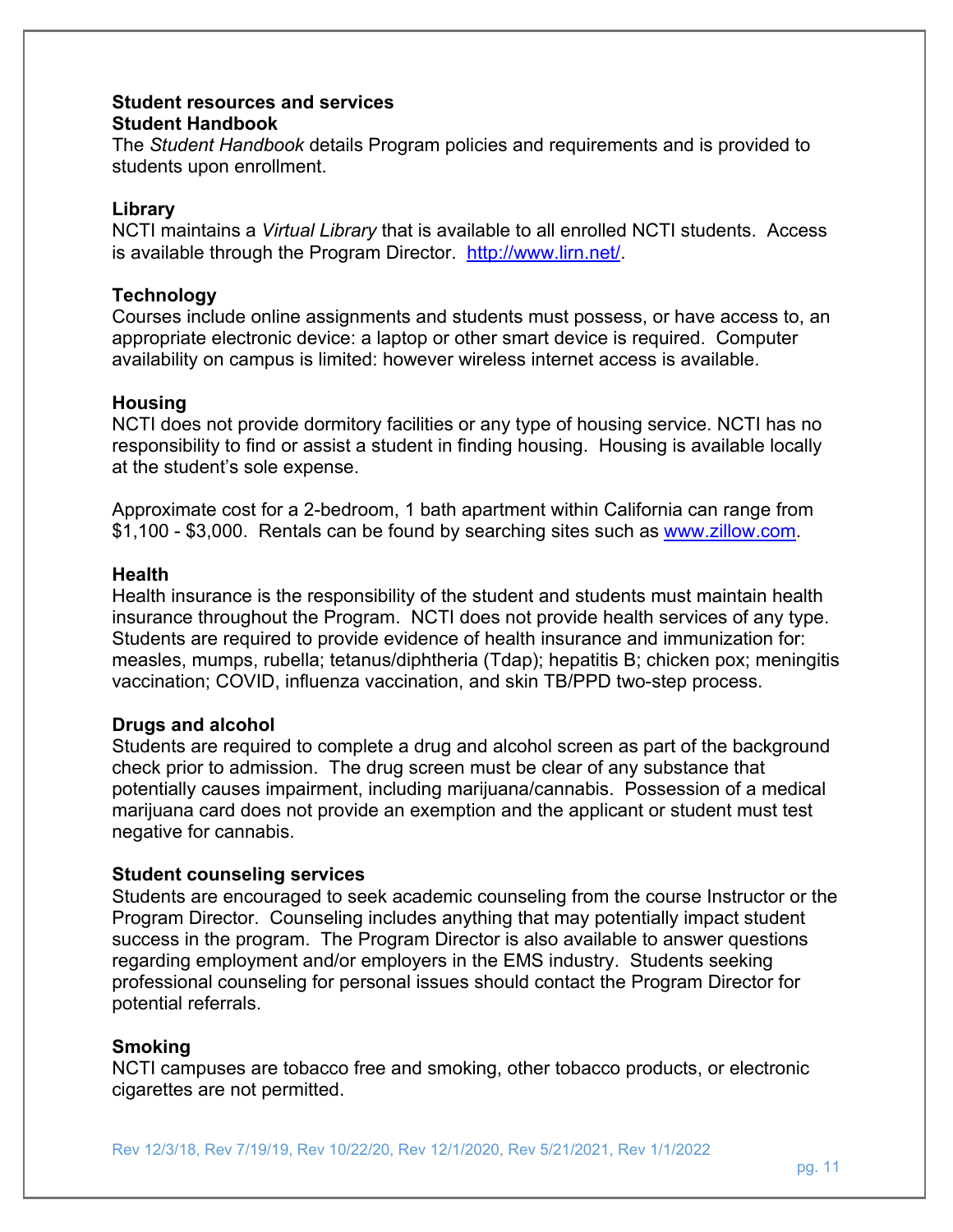#### **Placement**

NCTI does not operate a Placement Office, however the Program Instructors, Program Director, and staff are available to provide information on positions available in the area.

#### **Special needs**

NCTI provides reasonable and appropriate accommodations for students with a documented disability. In accordance with the Americans with Disabilities Act (ADA), it is the student's responsibility to notify NCTI, in writing, of any diagnosed disability and provide the appropriately prescribed accommodations requested. **This documentation must be provided at the time of enrollment and at least 15 business days prior to the first day of the program or course.**

#### **English as a second language**

NCTI does not provide instruction for English as a Second Language (ESL).

#### **English language services**

NCTI instructs all programs and courses in the English language only. The courses require an advanced literacy level. English language proficiency is documented by:

- 1) The entrance exam and interview.
	- a. The entrance exam is administered in English only. The exam is a Nationally recognized and validated exam used by like programs across the country. Students successfully completing the entrance exam are deemed proficient in the English language; and
- 2) Receipt of transcripts documenting completion of high school English deemed equivalent to education provided in the United States.

#### **Students from other countries**

NCTI will admit students from other countries if they can provide the documents required by the NCTI admission requirements. NCTI does not provide visa services or vouch for student status, or any associated degree at this time. Applicants must possess a valid California certification as an EMT (to enroll in the AEMT program) or as an EMT or AEMT to enroll in the Paramedic Program.

#### **Student academic records**

#### **Transfer of credits**

NCTI will consider accepting applicable emergency medical services course transfer credits from an institution accredited by an agency recognized by the U.S. Department of Education (USDE). The evaluation of the course(s) and recommendation to accept the course work is at the discretion of the Program Director.

#### **Credit for prior learning**

NCTI does not grant credit for prior experiential learning.

#### **Advanced placement**

NCTI does not offer advanced placement for healthcare professionals wishing to challenge the course curricula and seek certification/licensure as an EMS provider. In all cases the standard application process and course curricula apply.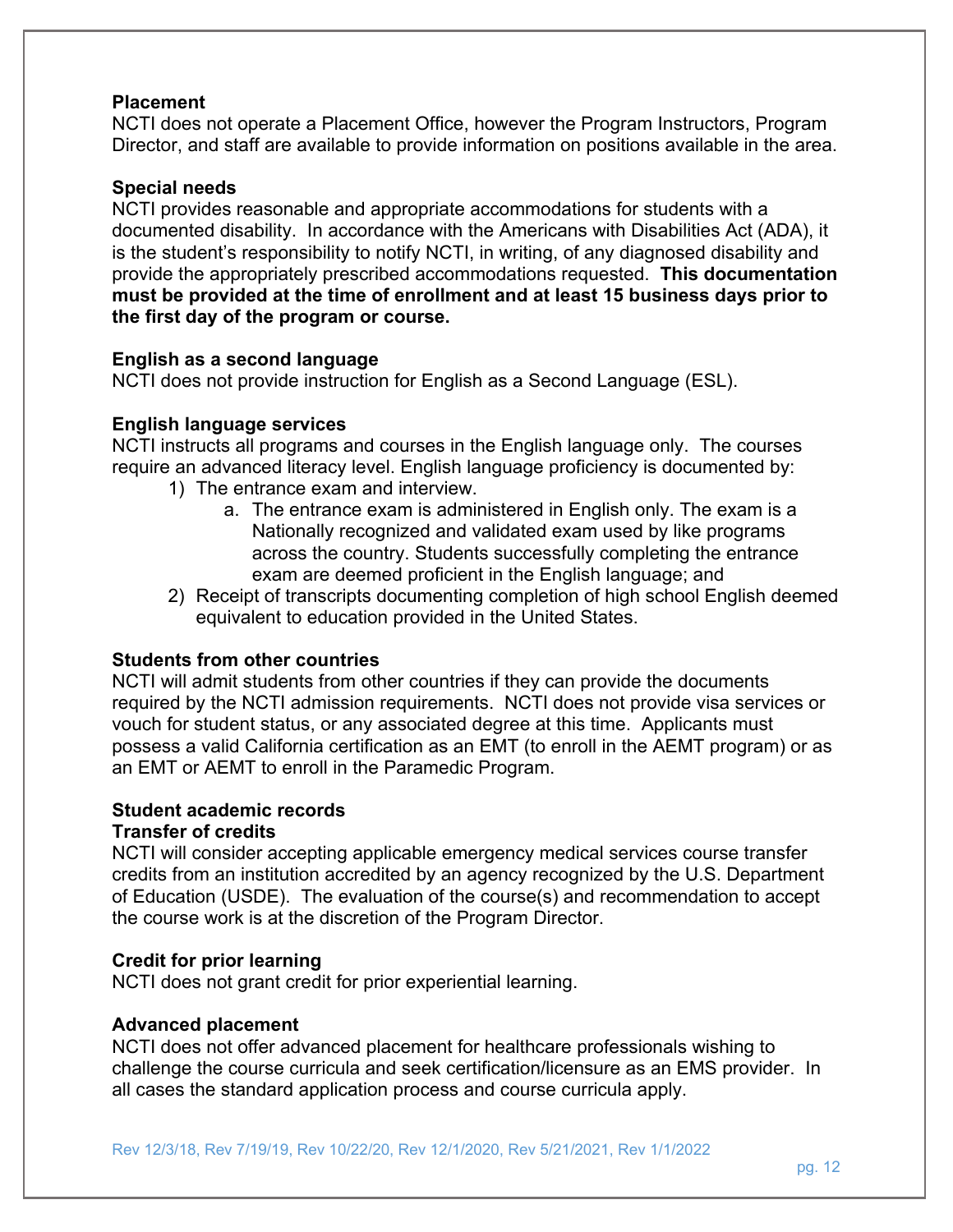#### **Records retention**

NCTI maintains school and student records for a ten-year period. Letters of confirmation of course completion or Record of Academic Achievement are retained indefinitely. Records are maintained at the Administrative Offices: 2995 Foothills Blvd., Suite 100, Roseville, CA 95747. Students may request in writing a copy of records or letter of confirmation of course completion. A handling fee may apply.

#### **Academic policies and procedures Satisfactory academic progress**

NCTI requires students who are attending the Program to be making satisfactory academic progress toward the completion of the educational objectives for the program in which they are enrolled. All students must meet the minimum standards set forth in the Program's Satisfactory Academic Progress policy, or they shall be deemed not making satisfactory progress. Students eligible for specific financial aid (such as Veteran's Administration funding) may be considered ineligible by their funding source until satisfactory standards are met.

#### **Satisfactory academic progress policy**

Standards for satisfactory academic progress shall be applied to all students in all courses and programs. Specific aspects of satisfactory academic progress such as attendance, grading, academic probation, leave of absence, and the consequences of failure to adhere to the standards as published are addressed in separate policies in the *Student Handbook* that contains more detailed information and should be referenced as needed.

#### **Program Responsibility**

It is the responsibility of the NCTI Program Director, Lead Faculty, and Clinical Coordinator in cooperation with the assigned Program Assistant and other administrative and business office staff, to maintain student records that allow monitoring of satisfactory academic progress.

#### **Student Responsibility**

The EMS programs are challenging academic endeavors. Students must plan on dedicating study time outside the classroom. The typical expectation is two hours of study for every one hour of class time. Students are also encouraged to form study groups which can provide an opportunity to explore topics with fellow students. Equipment, supplies, and classroom space are available for practice outside of normal lab hours if scheduled with an NCTI instructor.

#### **Attendance**

Student attendance and participation is necessary to complete any program. Each course varies by clock hours. Satisfactory progress towards earning a certificate means students must meet academic and attendance requirements as identified in the course syllabus. Failure to meet this requirement will lead to dismissal. Attendance includes tardiness.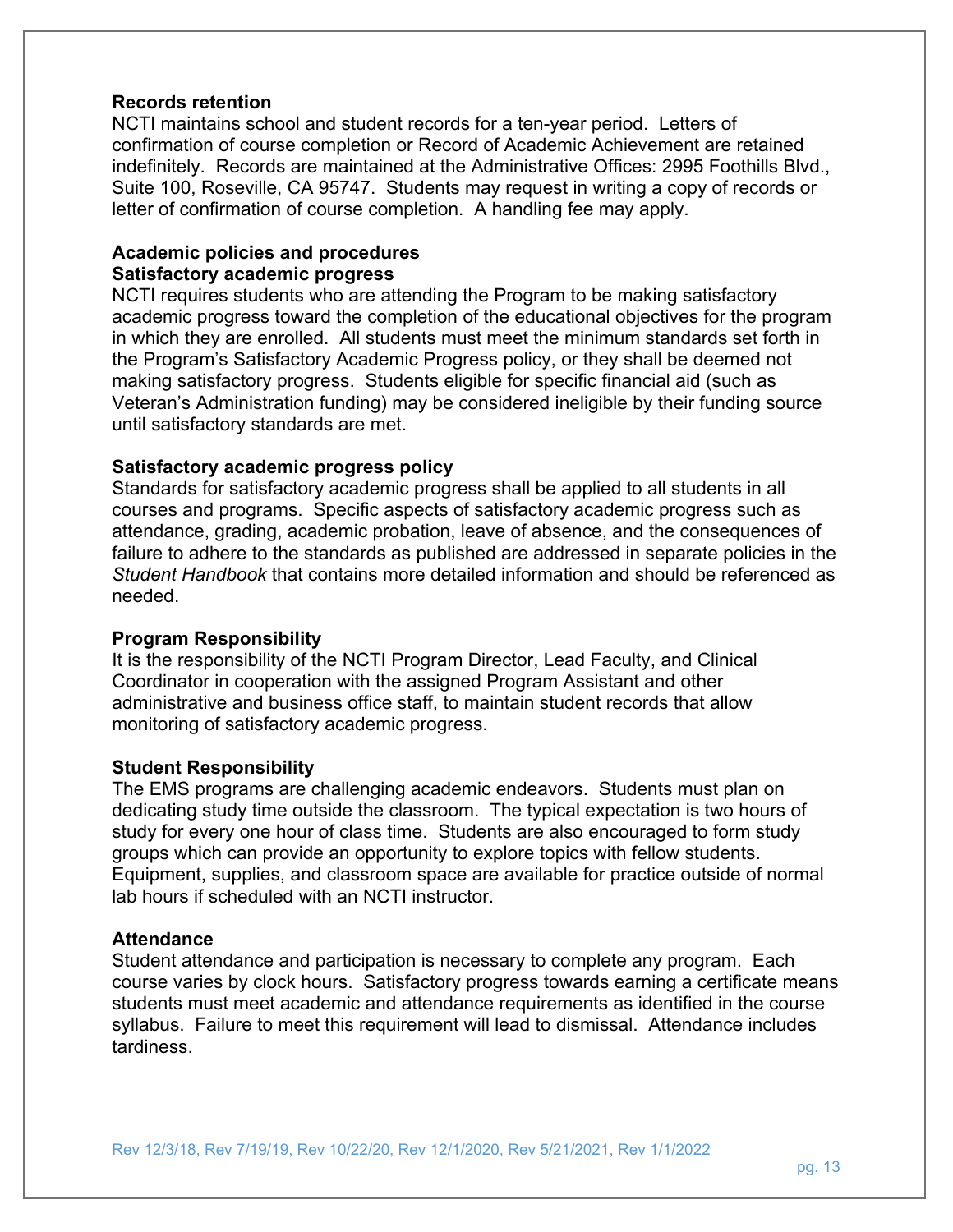#### **Grading policy**

Each course syllabus stipulates a minimum passing grade. Passing scores for standardized courses, such as ACLS and PALS, are established by their national parent organizations. Students must maintain the minimum passing grade required as defined in the course syllabus to be considered making satisfactory academic progress. Ontime completion of online assignments is also factored into course grading. Requirements are continuously monitored throughout the course; however, students are responsible for monitoring their grades and achievement of required competencies.

In addition to the minimum passing grade requirement, the student must successfully complete the assigned clock-hours for clinical and field internship rotations during the assigned term to be considered to be making satisfactory academic progress. The competencies identified in the course syllabi and *Student Handbook* must also be met prior to graduation. These requirements will also be continuously monitored throughout the course.

#### **Grading**

| Excellent      | $90\% - 100\%$ |   |
|----------------|----------------|---|
| Above Average  | $80\% - 89\%$  | к |
| Average        | 75% - 79%      |   |
| Unsatisfactory | $< 75\%$       |   |

## **Academic probation**

A student may be placed on academic probation when the minimum grade requirement or compliance with other academic requirements are not met. Any instance of counseling and/or the progressive discipline process also initiates academic probation. During the period of academic probation student eligibility for funding is unchanged. Students on academic probation are expected to demonstrate commitment to meeting Program requirements and may be asked to participate in academic advising or tutorial sessions. Depending on the reason for probation, a specified probation period may be identified, and the student's progress will be reevaluated for satisfactory improvement. This typically occurs when the student has not met the grading policy. A student on academic probation who does not achieve the required progress or minimum grade requirement will be dismissed and will no longer be eligible for certain forms of funding. In other instances of progressive discipline, particularly related to affective domain concerns, the period of academic probation may continue throughout the Program. A student dismissed for academic reasons must apply for readmission.

#### **Leave of absence: Paramedic Program**

NCTI programs are designed as uninterrupted courses. If it becomes necessary to request a leave due to extenuating circumstances, such as a serious health issue, a leave of absence (LOA) may be considered by the Program Director in conjunction with the Director of Instruction. The student must be in good academic and administrative standing. A leave of absence is not available for students wishing to take a vacation, wedding activities, attend another professional training academy or activity, or other personal requests: these events should be scheduled outside of the duration of the program. In this context, the program includes the didactic, laboratory, clinical, and field internship components. The student must meet with the Program Director, provide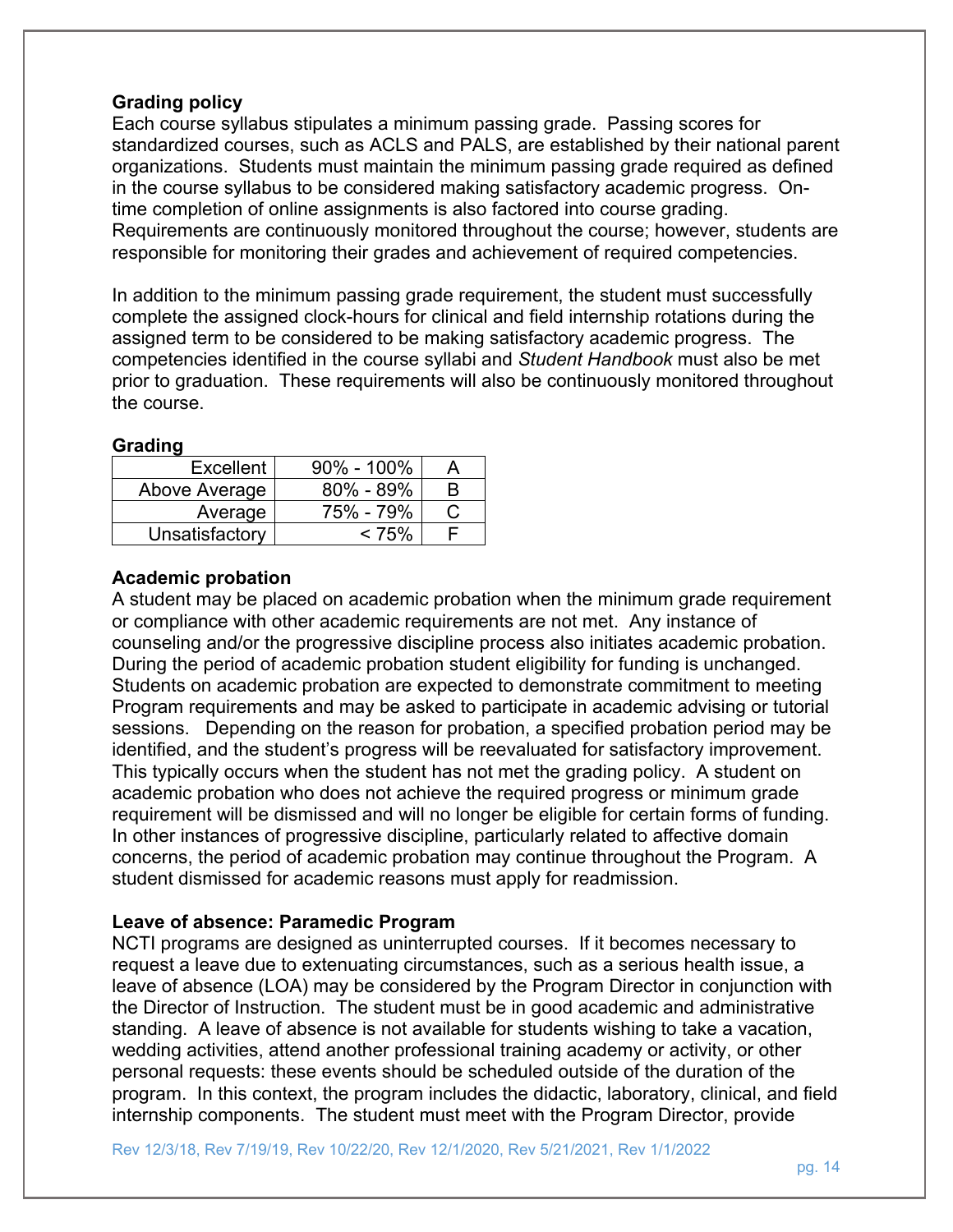documentation, and submit a written request prior to the leave of absence. The Program Director will determine if there is a reasonable expectation that the student will be able to return to the Program prior to granting the LOA. A release to return to the Program will be required. The maximum amount of leave granted is 30 calendar days. Failure to return from an LOA on or before the specified date on the LOA request will lead to dismissal from the program.

#### **Incomplete policy: Paramedic Program**

An incomplete status may be considered for students who, because of illness or circumstances beyond their control, are unable to complete their course work within the term of the program. An incomplete is approved only if the student has completed at least 80 percent of the program in good academic and administrative standing and has provided acceptable evidence to the Program Director that the student is unable to continue the coursework. In this context, the program includes the didactic, laboratory, clinical, and field internship components. Incomplete status is not considered for circumstances such as desiring time away from the program to attend another training academy (fire, law enforcement, EMS, or other), a new hire orientation for any employment, seasonal firefighting, or any other situation related to change in employment.

#### **Withdrawal**

Students leaving the program are advised to contact the Program Director for an exit interview prior to withdrawing or immediately after receiving a failing grade. The exit interview will establish requirements for returning to the program at a later date. Regardless of whether an exit interview is conducted, the student must officially drop the program through the Administrative Office. Failure to drop the program will result in the student receiving a grade of 'F'. Not attending class does not constitute official withdrawal. Following withdrawal, any applicable tuition refund will be processed within 45 days.

#### **Termination**

A student may be terminated from a course due to excessive absenteeism, failure to meet grading criteria, inappropriate conduct, or failure to meet affective behavioral expectations, violation of Program policies, unpaid tuition, falsifying application information, or academic dishonesty. The student will receive a refund according to the refund policy. Failure to attend three consecutive days of instruction, including scheduled clinical rotations or field internship, without notifying the Program will result in termination.

#### **Readmission**

Students who wish to reenter NCTI after withdrawing due to personal circumstances or academic dismissal must submit an application for readmission. Program policy limits the number of times an individual may enroll and re-enroll into the Paramedic Program to two attempts.

Students reapplying for **any** program after being dismissed for disciplinary reasons will be readmitted **only** at the discretion of the Program Director and the Director of Instruction.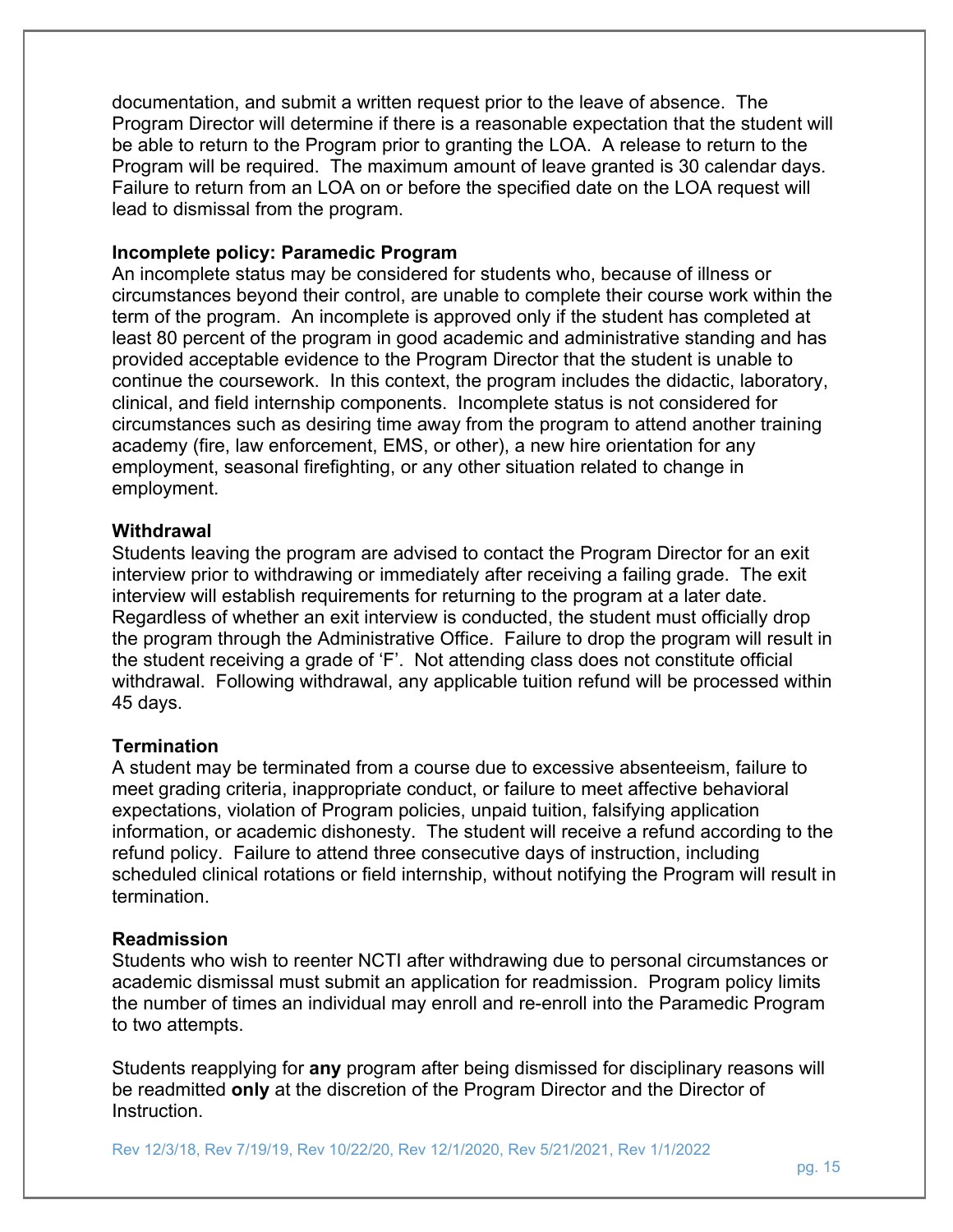## **Student Conduct**

The following are examples of behavior that lead to dismissal. The list is not exhaustive.

- 1. Any incident of intoxicated or impaired behavior
- 2. Possession of drugs or alcohol on school premises
- 3. Testing positive for a controlled or illegal substance (by Federal law)
- 4. Possession of weapons on school premises
- 5. Behavior creating a safety hazard to other individuals
- 6. Dishonesty pertaining to investigations, documentation, examinations, or evaluations of any type
- 7. Disobedient or disrespectful behavior to other students, staff, or faculty members
- 8. Disruptive behavior in class and failure to modify behavior when requested
- 9. Vulgarity or profanity during class or out-of-classroom hospital/field rotations
- 10. Breech of patient confidentiality/privacy
- 11. Falsification of documents
- 12. Theft or destruction of school property
- 13. Violation of Program policy
- 14. Inappropriate behavior unbecoming to an EMS professional

## **Progressive discipline**

The progressive discipline policy provides a structured corrective action process to improve and prevent a recurrence of undesirable behavior or performance issue. Students may be counseled for any of the following: this list is not exhaustive.

- 1. Academic performance including failure of major exams and per the retest policy.
- 2. Failure to complete quizzes and other assignments in the prescribed time frame.
- 3. Failure to maintain the cumulative grade average as identified in the course syllabus.
- 4. Failure to enter skill and patient contact data in Fisdap in the prescribed time frame.
- 5. Failure to enter clinical and field internship shift schedule in Fisdap in the prescribed time frame.
- 6. Any other academic performance issues.
- 7. Lack of progression or failure to achieve skill mastery.
- 8. Failure to develop competency in the management of patient care scenarios, in simulation or clinical or field environments.
- 9. Any of the behaviors identified in the Student Conduct section.
- 10. Failure to respond to communication from the Program at any time as required by Program policy.

## **Process**

- 1. Verbal counseling/warnings may be in the form of discussion with one of the faculty or an instructor. There may be a counseling form documented and reviewed with the student or, at a minimum, a notation is made in the *Student Progress Note*.
- 2. Written counseling is documented, reviewed by program administration, and then reviewed with the student. Depending on the nature of the issue, a *Performance Improvement Plan* (PIP) may be developed with the student.
- 3. If a second similar incidence occurs, a second, and final counseling occurs with the same documentation process.
- 4. If a third similar incident occurs, the student is dismissed.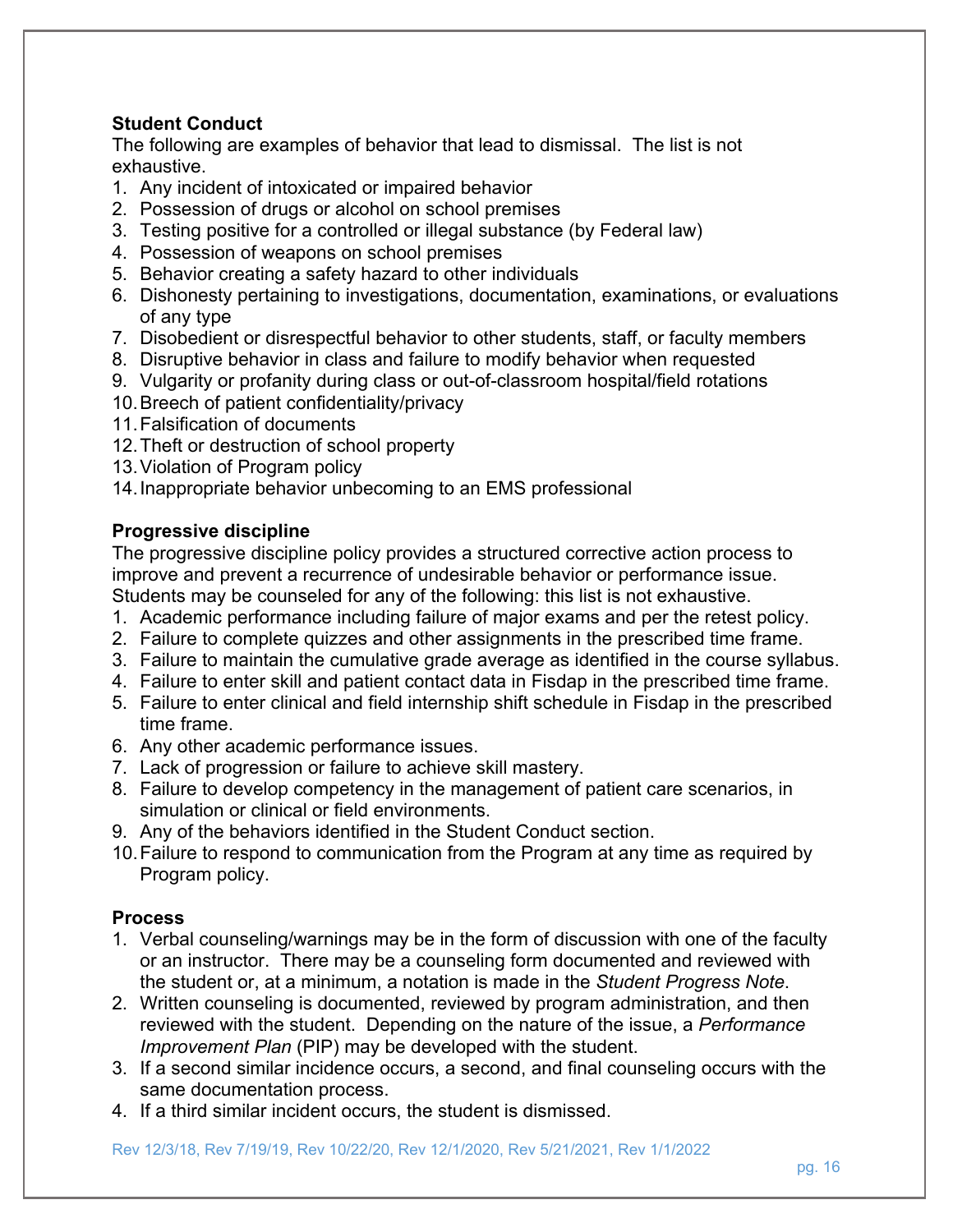- 5. While the events and/or behaviors that require counseling may be disparate, they may be judged to be cumulative by the Program administration and lead to dismissal. Patterns of behavior and performance influence the progressive discipline process.
- 6. Some events are of such seriousness that immediate dismissal results, even without prior counseling: for example, testing positive for a controlled substance, acts of violence during any program activities, or falsification of documentation.
- 7. Any behavior that is illegal will be reported to law enforcement.

#### **Conflict resolution: grievance procedure**

NCTI desires to assist all students in finding fair and equitable solutions to problems related to their education. Issues can usually be resolved through the normal administrative structure, beginning with the course Instructor. NCTI desires prompt resolution of any grievance. Students and staff are expected to make every effort to resolve problems as they arise. This procedure does not avoid the normal channels of communication: I.E., first speak to the individual involved in the issue.

A grievance is an educational or interpersonal issue that a student believes to be unfair, inequitable, or discriminatory. A student has the right to grieve an action or decision that violated Program policies and procedures. Grades and other academic decisions cannot be grieved. This includes failure of the clinical and field internship phases of the program. The student should first attempt to resolve the issue with the individual involved. If the student is not satisfied with the result, a grievance may be filed following the steps listed below. The grievance process must be initiated within 30 days of the occurrence.

A student who has filed a grievance is expected to continue in the program until the grievance is decided unless they have been otherwise suspended or dismissed for a serious offence.

**Step 1**: A student with a complaint relating to a particular class or instructor should discuss it first with that instructor. If the complaint is not resolved satisfactorily, within ten (10) working days, the student must present the complaint as outlined in Step 2. **Step 2:** The student must present the grievance to the Program Director. All grievances will be submitted in writing. If a satisfactory solution is not achieved within another ten (10) working days, the student may proceed with Step 3.

**Step 3**: The student may then present the grievance to the NCTI Director of Learning Administration. All documentation must be sent via mail to: NCTI, Student Appeal, 2995 Foothills Blvd., Suite 100, Roseville, CA 95747. All grievances must be submitted in writing within 30 days following completion of Step 2 and a final decision will be made within another twenty-one (21) business days business days of receipt in the Administrative Office.

#### **Appeal following dismissal**

Once dismissed from a Program, a student may no longer attend any class, clinical, or field internship assignments.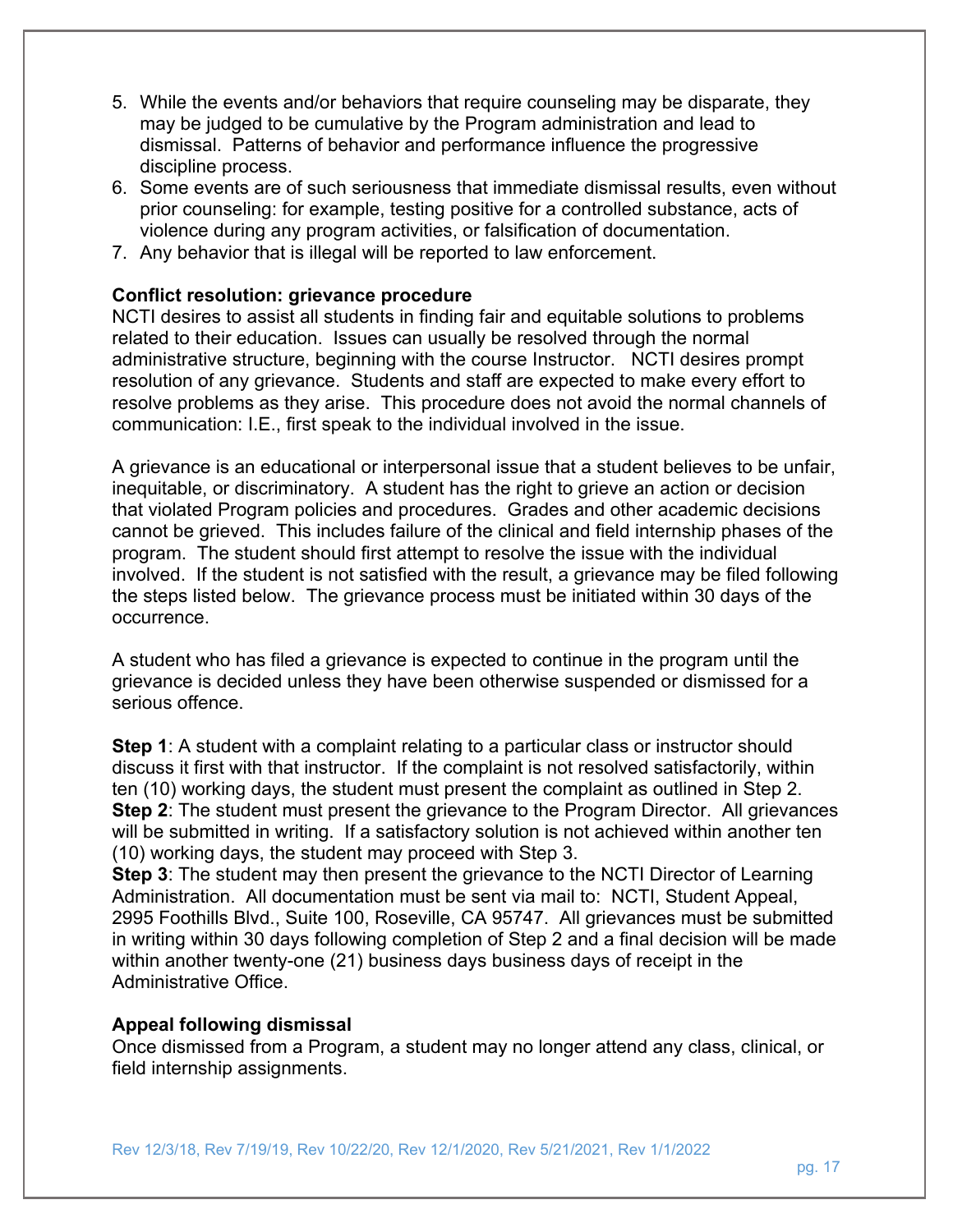A student has the right to appeal dismissal resulting from an action or decision that violated Program policies and procedures. Grades and other academic decisions cannot be appealed. This includes failure of the clinical and field internship phases of the program.

All appeals must be submitted in writing to the NCTI Director of Learning Administration. All documentation must be sent via **mail** to: NCTI, Student Appeal, 2995 Foothills Blvd., Suite 100, Roseville, CA 95747. All appeals must be submitted in writing within thirty (30) days of the dismissal and a final decision will be made within another twentyone (21) business days business days of receipt in the Administrative Office.

#### **Graduation/completion requirements**

To successfully complete the program and be eligible to graduate, the student must have met all grading requirements and successfully completed the required number of clock-hours and all required competencies. Upon satisfactory completion of the program, students will receive a certificate of completion. All tuition and fees must be paid in full in order to receive a completion certificate. The certificate serves only as evidence that all requirements of the Program have been completed. It is not intended or implied that the certificate of course completion in any way licenses or certifies the graduate to perform skills as an emergency responder. Completion of all course requirements and attainment of the certificate of completion makes the graduate eligible to sit for licensure examination at the level of the Program completed.

All course requirements must be completed in the timeframe published for the course. It is the student's responsibility to satisfactorily complete all clinical and field internship hours and competencies within the designated period. Taking into consideration the resources available in the community, the Program faculty will work with the student to secure clinical and field placements that allow for on-time graduation.

#### **Transferability of credits:** "NOTICE CONCERNING TRANSFERABILITY OF CREDITS AND CREDENTIALS EARNED AT OUR INSTITUTION"

The transferability of credits earned at NCTI is at the complete discretion of an institution to which you may seek to transfer. Acceptance of the certificate you earn in the Emergency Medical Technician (EMT), and Paramedic Programs is also at the complete discretion of the institution to which you may seek to transfer. If the certificate that you earn at this institution is not accepted at the institution to which you seek to transfer, you may be required to repeat some or all of your coursework at that institution. For this reason, you should make certain that your attendance at this institution will meet your educational goals. This may include contacting an institution to which you may seek to transfer after attending NCTI to determine if your certificate will transfer.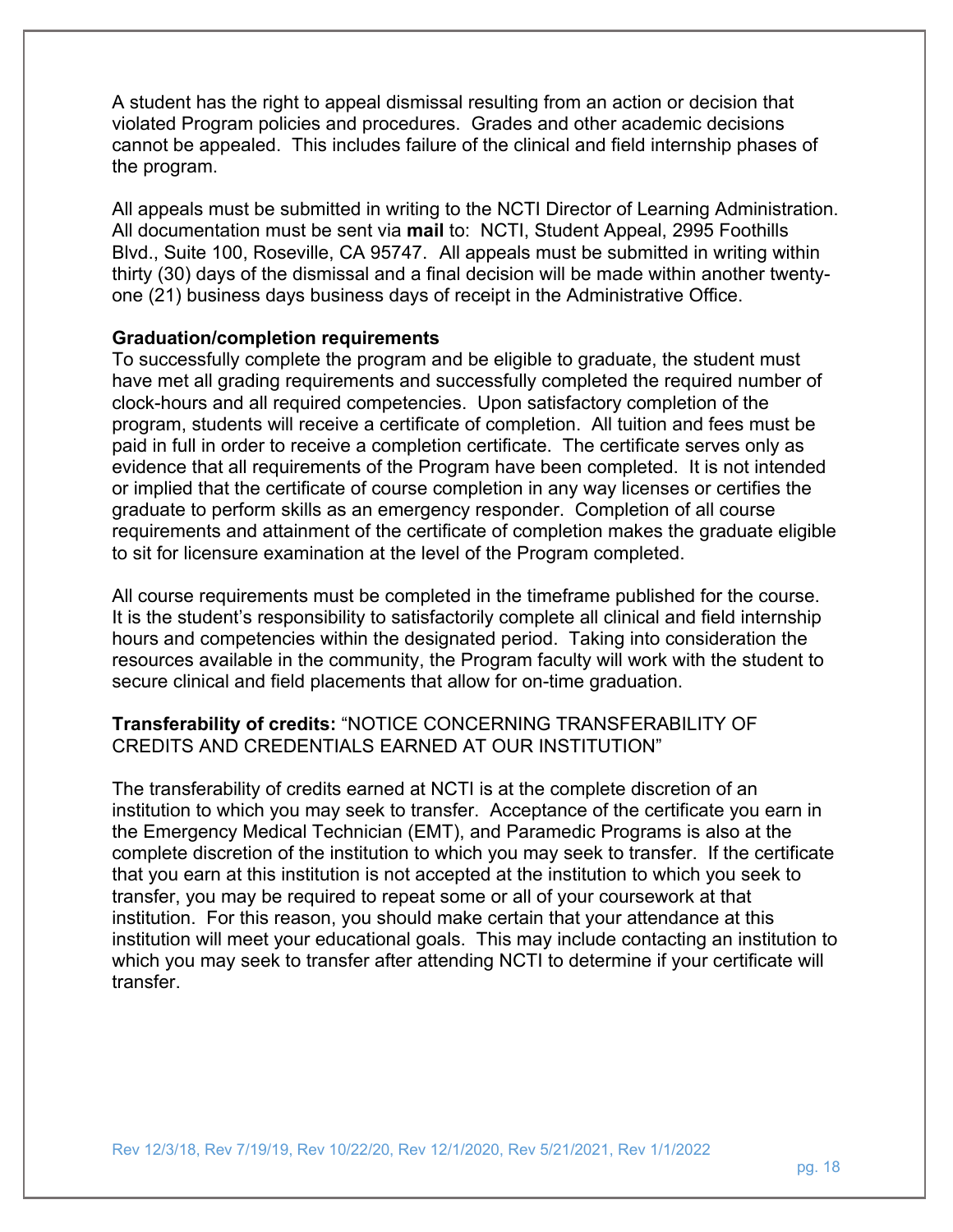#### **Course descriptions Emergency Medical Technician (EMT)**

The primary focus of the Emergency Medical Technician is to provide basic emergency medical care and transportation for critical and emergent patients who access the emergency medical system. This individual possesses the basic knowledge and skills necessary to provide patient care and transportation. Emergency Medical Technicians function as part of a comprehensive EMS response, under medical oversight. Emergency Medical Technicians perform interventions with the basic equipment typically found on an ambulance. The Emergency Medical Technician is a link from the scene to the emergency health care system.

#### **Program goal**

To prepare competent entry-level Emergency Medical Technicians in the cognitive (knowledge), psychomotor (skills), and affective (behavior) learning domains.

Upon successful completion of this course, graduates are eligible to take the National Registry of EMT exam, the final step towards certification as an EMT.

#### **Course Schedule**

The schedule for EMT courses varies by campus and whether the course is an inperson or hybrid format. Contact the NCTI Administrative Office for information: 916- 960-6284, toll free 888-609-6284.

**Didactic Phase**: The scheduled course days and hours vary depending on the course format.

**Clinical and field rotations** may also be scheduled and vary by program.

#### **Course completion criteria**

Completion of the EMT program is subject to following criteria:

- 1. Successful completion of all **major** section exams: meeting the passing score identified in the course syllabus for each exam
- 2. Completion of the course final exam meeting the passing score identified in the course syllabus
- 3. Active participation in practice sessions and successful completion of all **skills exams**, rated on a "Pass/Fail" basis
- 4. Compliance with all attendance requirements

#### **Attendance requirements**

Students must attend at least 150 of the 160 classroom hours during the didactic phase of education. Students will be assigned make-up work for all classroom hours missed: usually in the form of written essays on the topics missed during the absence. Tardiness is a disruption of the learning environment. Any student arriving to class more than fifteen minutes late will be docked one hour of class attendance. Students are expected to attend class as scheduled. Absence and tardiness will be recorded at each class and the instructor will counsel students demonstrating attendance problems. Students failing to maintain satisfactory attendance, and missing more than 10 hours of classroom time, will be dropped from the program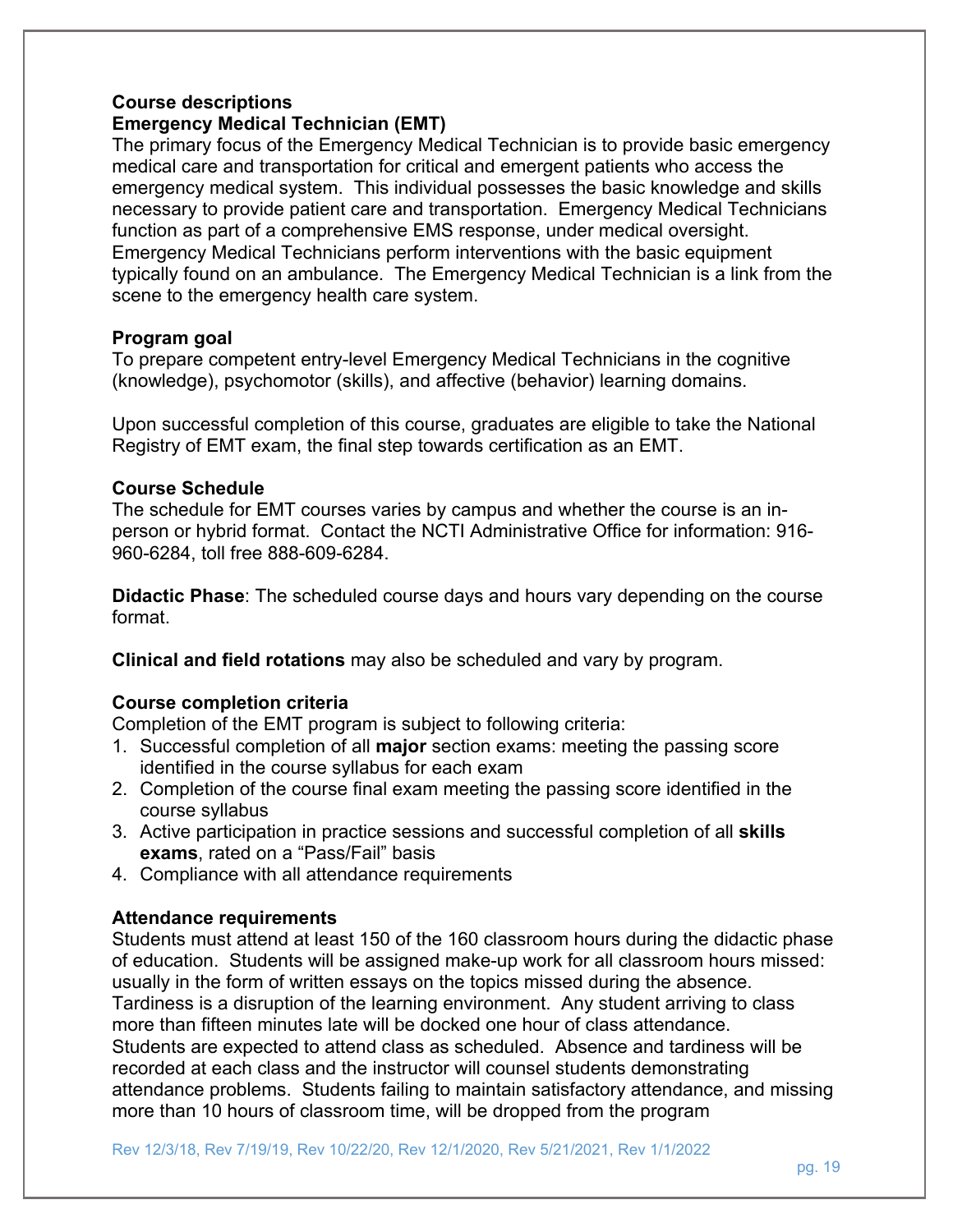#### **Eligibility for licensure**

In order to become an EMT, there are five (5) major steps that you will need to complete, which may vary from state to state. In California you must:

- 1. Meet the eligibility requirements and prerequisites for attending an EMT course, including **Basic Life Support (BLS)**.
- 2. Attend and successfully complete an approved EMT course.
- 3. Take and pass the National Registry of Emergency Medical Technicians (NREMT) EMT computer based exam.
- 4. Take and pass the National Registry of Emergency Medical Technicians (NREMT) EMT skills exams.
- 5. Apply and obtain for certification within two years of being issued a course completion certificate.

#### **Course fees All California Campuses**

| Enrollment fee                       | \$100.00   | Non-Refundable                            |
|--------------------------------------|------------|-------------------------------------------|
|                                      |            | Pro-rated at \$9.72/hour per scheduled    |
|                                      |            | instructional hour - no refunds are       |
|                                      |            | issued after 96 scheduled instructional   |
|                                      |            | hours. Student will be responsible for    |
|                                      |            | payment in full of tuition costs after 96 |
| Tuition                              | \$1,555.00 | scheduled instructional hours.            |
| Insurance - liability                | \$120.00   | Non-refundable after first day of class   |
| Uniform fee                          | \$30.00    | Non-refundable after first day of class   |
| Lab fees                             | \$40.00    | Non-refundable after first day of class   |
| Technology fee                       | \$50.00    | Non-refundable after first day of class   |
| <b>Student Tuition Recovery Fund</b> | \$5.00     | Non-Refundable                            |
| Total tuition and school fees        | \$1,895.00 | <b>Student to pay NCTI</b>                |

| <b>Other Fees Student Pays to Third Party</b><br><b>Vendors</b> |            |                                                                                                                                                                                                    |  |  |
|-----------------------------------------------------------------|------------|----------------------------------------------------------------------------------------------------------------------------------------------------------------------------------------------------|--|--|
|                                                                 |            | <b>StudentCheck:</b>                                                                                                                                                                               |  |  |
| Background check/drug screen                                    | \$139.00   | www.mystudentcheck.com                                                                                                                                                                             |  |  |
| Textbooks, estimate                                             | \$280.00   | Estimated textbook fee                                                                                                                                                                             |  |  |
| Equipment & supplies                                            | \$70.00    | Diagnostic tools                                                                                                                                                                                   |  |  |
| Total other fees, estimate                                      | \$489.00   | Student to pay vendor upon purchase                                                                                                                                                                |  |  |
|                                                                 |            | Total is estimate of total charges for<br>the entire education program and<br>covers the period of attendance AND<br>an estimated schedule of total charges<br>for the entire educational program; |  |  |
| <b>Total including tuition, school</b>                          |            | charges from outside vendors may                                                                                                                                                                   |  |  |
| fees, and vendor estimates                                      | \$2,384.00 | vary.                                                                                                                                                                                              |  |  |

THE TOTAL CHARGES FOR THE CURRENT PERIOD OF ATTENDANCE THE STUDENT IS OBLIGATED TO PAY UPON ENROLLMENT IS **\$1895.00**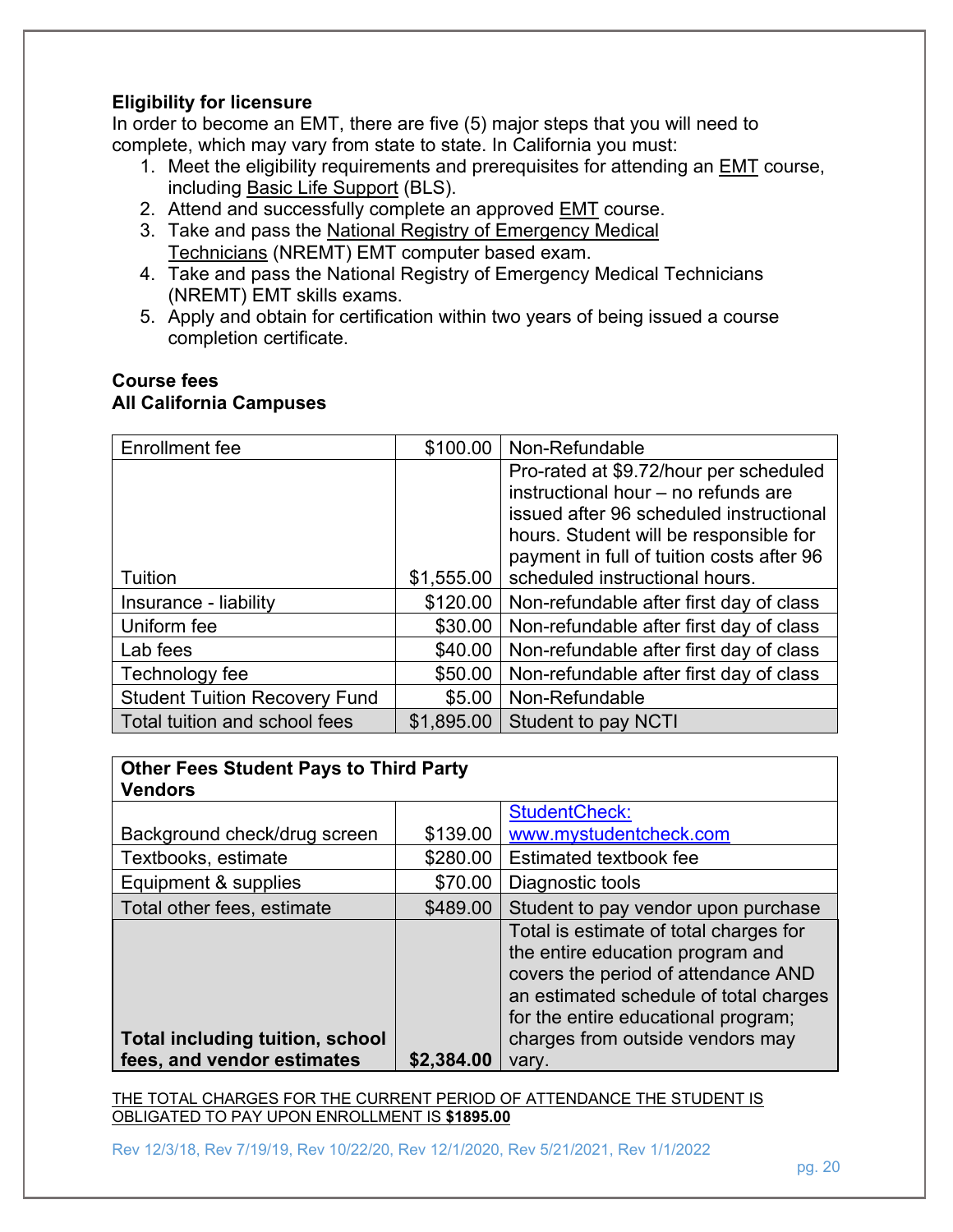#### **Paramedic**

**Note**: The NCTI Paramedic Programs in California adopt the same course structure and content and the following information applies to each program. The three programs are consortium programs with the following sponsorships.

**The NCTI – Bay Area (Livermore) Paramedic Program is a consortium program sponsored by American Medical Response West, dba NCTI and Columbia Southern University** 

**The NCTI – Riverside Paramedic Program is a consortium sponsored by American Medical Response Ambulance Service Inc., dba NCTI and Columbia Southern University** 

**The NCTI – Roseville Paramedic Program is a consortium sponsored by American Medical Response West, dba NCTI and Columbia Southern University** 

The Paramedic is an allied health professional whose primary focus is to provide advanced emergency medical care for critical and emergent patients who access the emergency medical system. This individual possesses the complex knowledge and skills necessary to provide patient care and transportation. Paramedics function as part of a comprehensive EMS response, under medical oversight. Paramedics perform interventions with the basic and advanced equipment typically found on an ambulance. The Paramedic is a link from the scene into the health care system.

#### **Program goal**

To prepare competent entry-level Paramedics in the cognitive (knowledge), psychomotor (skills), and affective (behavior) learning domains with or without exit points at the Advanced Emergency Medical Technician and/or Emergency Medical Technician, and/or Emergency Medical Responder levels.

Upon successful completion of this course, graduates are eligible to take the National Registry of EMT exam, the final step towards licensure as a Paramedic.

The program consists of four components:

- Term 1: Paramedic 101: Didactic
	- Paramedic 101: Lab

Term 2: Paramedic 102: Hospital Clinical

Term 3: Paramedic 103: Field Internship (includes field experience and capstone field internship)

#### **Course structure**

The schedule for Paramedic courses varies by campus. Contact the NCTI Administrative Office for information: 916 960-6284, toll free 888 609-6284.

**Didactic Phase**: The standard schedule is two, eight-hour instructional days per week. However, certain cohorts may be offered in an accelerated format. The scheduled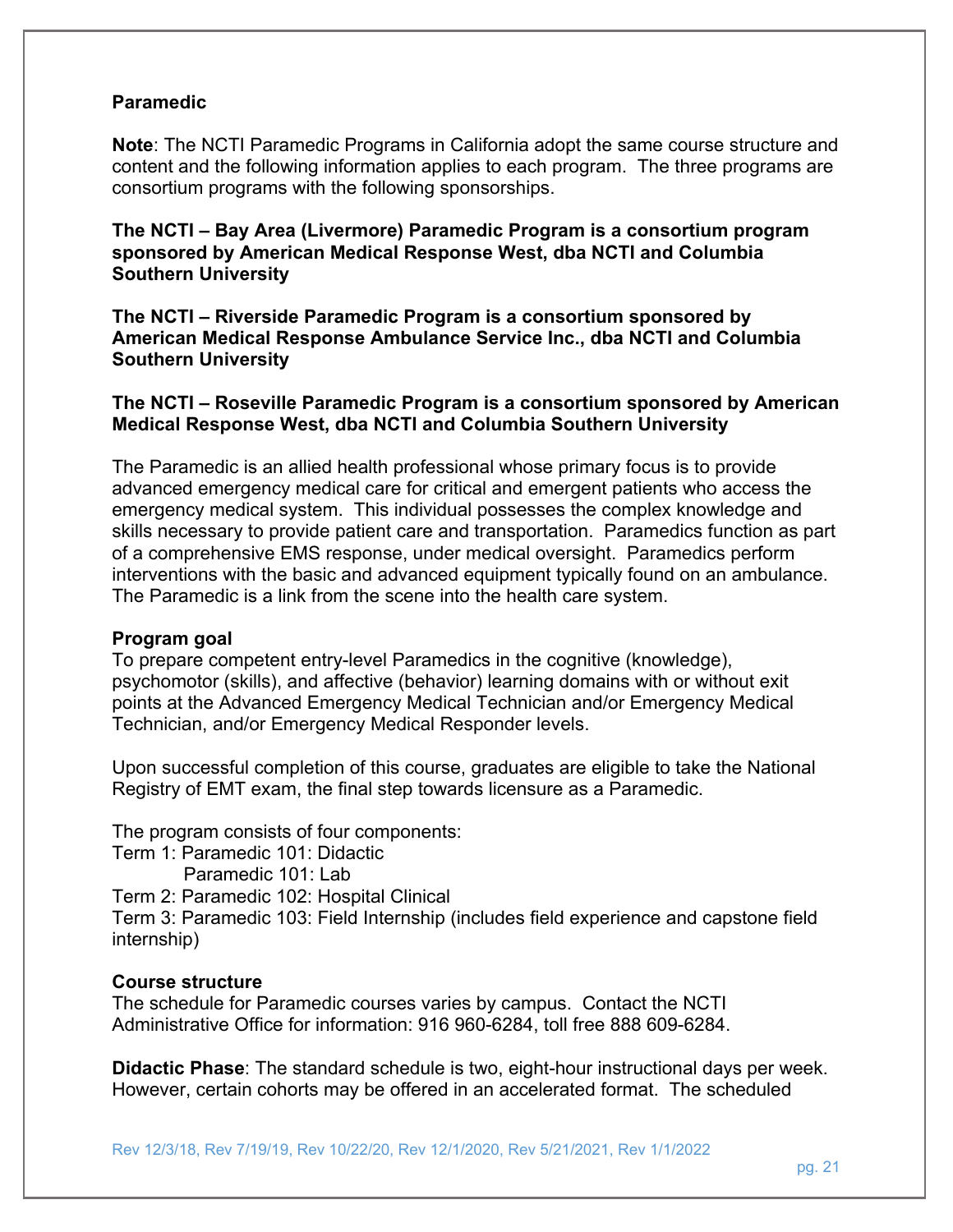course days and hours vary depending on the course format which may include a hybrid design.

**Hospital Clinical Phase**: Scheduled according to hospital availability, and typically consists of two to three days per week, pre-scheduled eight, ten or twelve-hour shifts, for a period of eight weeks. Students must be available for clinical scheduling during this portion of the program.

**Field Internship Phase**: Scheduled according to Advanced Life Support (ALS) provider agency availability, typically consists of two to four days per week, pre-scheduled eight-, ten-, twelve- or twenty-four-hour shifts, for a period of sixteen to twenty weeks. Students must be available for field internship scheduling during this portion of the program.

**General Education Phase**: This is optional if students are pursuing the Associate degree path. Courses are available online through a variety of sources and can be completed prior to, concurrently, or after completion of the Paramedic Program.

#### **Qualification for admission**

Applicants must be at least 18 years of age and possess a high school diploma or equivalent. Applicant must also hold National Registry of EMT certification or California EMT or AEMT certification that is current and must have a current CPR card. Students who are accepted into the program must provide proof of successfully completing an approved anatomy and physiology course which fulfills this prerequisite. Students who take anatomy & physiology at another school can submit the course syllabus for approval. Prior experience as an EMT or AEMT with an ambulance or fire service provider is preferred, but not required.

Applicants are required to complete a pre-entrance assessment and interview. A background check, which includes a drug screen, is required prior to admission. The drug screen must be negative, regardless of prescriptions the candidate/student may possess. Some clinical sites may require an additional background check and drug screen prior to clinical assignment. Some clinical sites may also request additional proof of immunity such as titers. NCTI accepts alternates per program, provided students have successfully completed the pre-entrance assessment and submitted a completed application packet.

#### **Attendance requirements**

Students must attend at least 432 of the 456 classroom hours during the didactic phase of education. Students will be assigned make-up work for all classroom hours missed: usually in the form of written essays on the topics missed during the absence. Tardiness is a disruption of the learning environment. Any student arriving to class more than fifteen minutes late will be docked one hour of class attendance. Students are expected to attend class as scheduled. Absence and tardiness will be recorded at each class and the instructor will counsel students demonstrating attendance problems. Students failing to maintain satisfactory attendance, and missing more than 24 hours of classroom time, will be dropped from the program.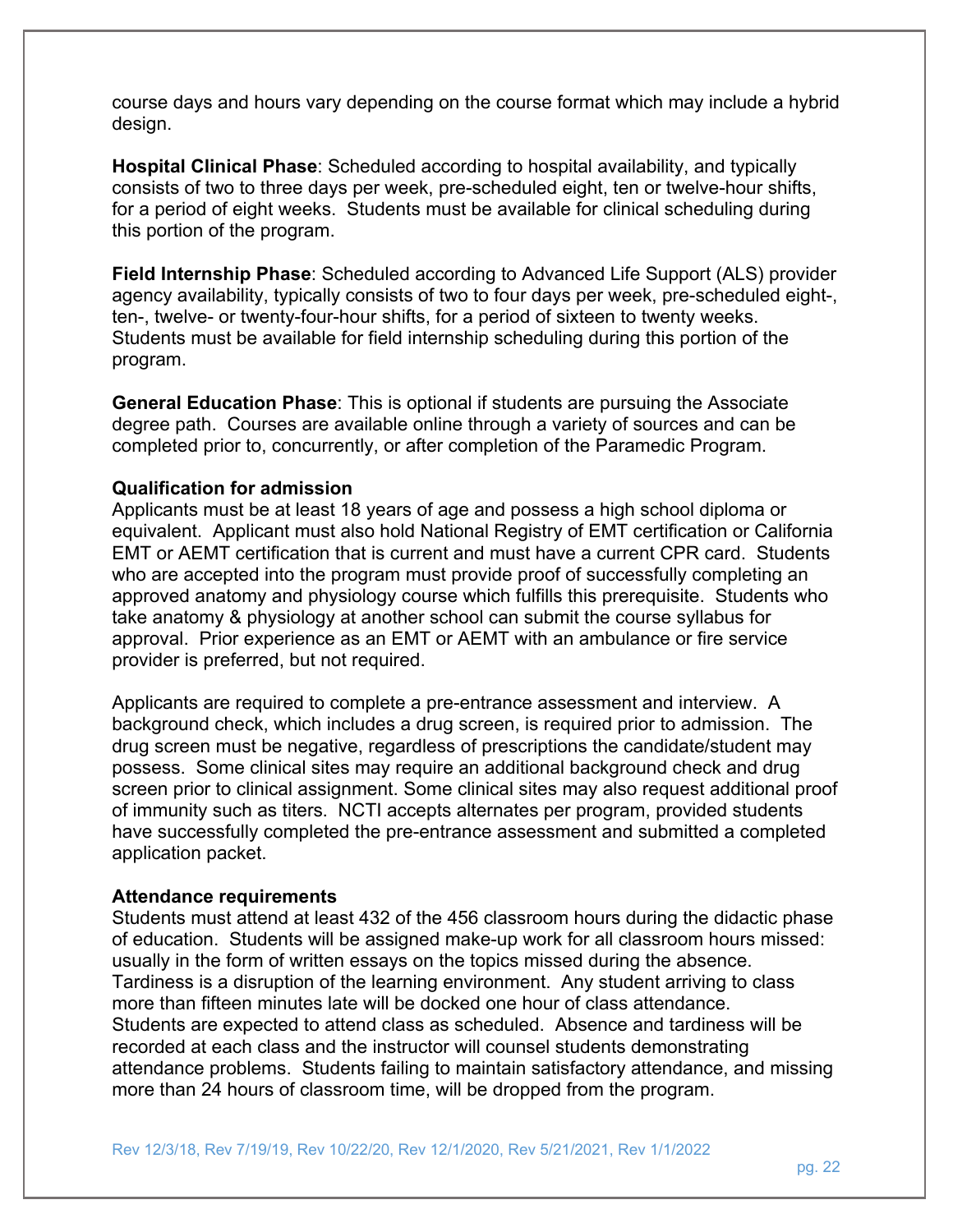### **Eligibility for licensure**

In order to become an EMT or Paramedic, there are five (5) major steps that you will need to complete, which may vary from state to state. In California you must:

- 1. Meet the eligibility requirements and prerequisites for attending an EMT or Paramedic course, including Basic Life Support (BLS).
- 2. Attend and successfully complete an approved EMT or Paramedic course.
- 3. Take and pass the National Registry of Emergency Medical Technicians (NREMT) EMT or Paramedic computer based exam.
- 4. Take and pass the National Registry of Emergency Medical Technicians (NREMT) EMT or Paramedic skills exams.
- 5. Apply and obtain for certification within two years of being issued a course completion certificate.

## **Total Didactic Fees, Charges, and Expenses Breakdown**

| <b>Enrollment</b> fee           | \$200.00   | Non-refundable after the first day of<br>instruction                                         |
|---------------------------------|------------|----------------------------------------------------------------------------------------------|
|                                 |            | Prorated upon course withdrawal. Refer to                                                    |
|                                 |            | refund provisions at the end of this                                                         |
|                                 |            | agreement. This tuition represents fees for                                                  |
|                                 |            | the didactic training (456 hours). This<br>calculates to a fee \$20.78 per didactic          |
|                                 |            | instructional hour. No refunds after 274                                                     |
| Tuition                         | \$9,475.00 | (60%) scheduled didactic instructional hours.                                                |
|                                 |            | Non-refundable after third scheduled day of                                                  |
| Insurance                       | \$300.00   | instruction                                                                                  |
|                                 |            | Includes, supplies, materials, tools,                                                        |
|                                 |            | machinery, or any other goods related to the<br>instruction offered in this agreement. This  |
|                                 |            | calculates to a fee of \$1.075/hour of didactic                                              |
|                                 |            | instruction No refunds after 274 scheduled                                                   |
| Lab fee                         | \$490.00   | didactic instructional hours                                                                 |
|                                 |            | Includes, virtual library, and any other goods<br>related to the instruction offered in this |
|                                 |            | agreement. Non-refundable after the third                                                    |
| Technology fee                  | \$70.00    | scheduled class day                                                                          |
|                                 |            |                                                                                              |
| <b>Student Tuition Recovery</b> |            |                                                                                              |
| Fund                            | \$5.00     | Non-refundable                                                                               |
| <b>Clinical Coordinator fee</b> | \$400.00   | Non-refundable once clinical rotation has<br>begun                                           |
|                                 |            |                                                                                              |
| <b>Field Coordinator fee</b>    | \$350.00   | Non-refundable once field rotation has begun                                                 |
|                                 |            | Preceptor fee paid to NCTI if student accepts                                                |
| <b>Field Preceptor fee</b>      | \$1,000.00 | a field internship with AMR. Non-refundable<br>once field rotation has begun                 |
|                                 |            |                                                                                              |
|                                 |            | To be paid at the time of submitting final                                                   |
|                                 |            | internship paperwork to internship                                                           |
| <b>Graduation fee</b>           | \$100.00   | coordinator. This fee must be paid with                                                      |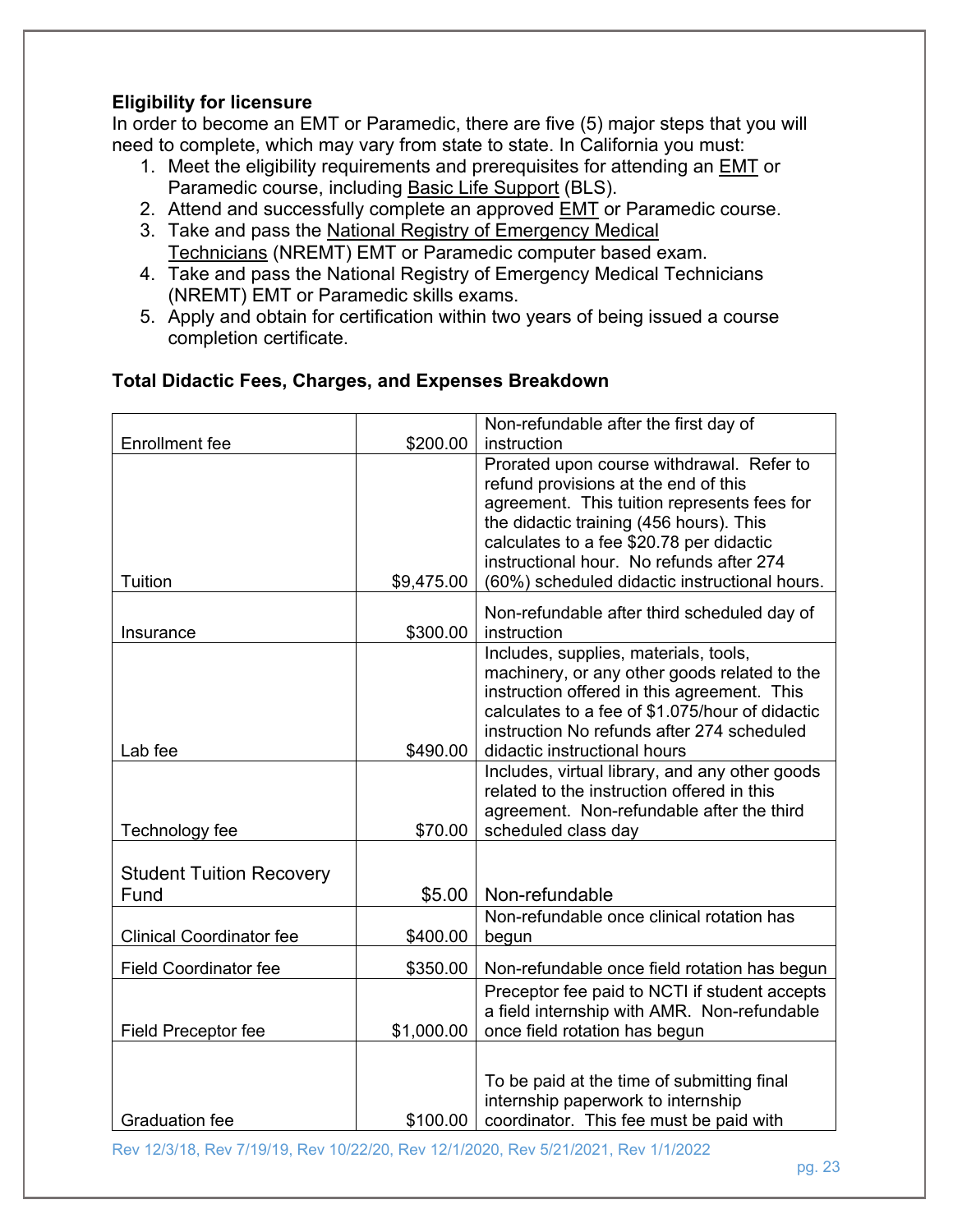|                                         | cashier check payable to NCTI or credit card.<br>No personal checks will be accepted. |
|-----------------------------------------|---------------------------------------------------------------------------------------|
| <b>Total tuition and school</b><br>fees | \$12,390.00 Student to pay NCTI                                                       |

| Other Fees Student Pays to Vendors - cost below are<br>estimates |             |                                                                                                                                                                                                                         |
|------------------------------------------------------------------|-------------|-------------------------------------------------------------------------------------------------------------------------------------------------------------------------------------------------------------------------|
| Background check/drug                                            |             |                                                                                                                                                                                                                         |
| screen                                                           | \$140.00    | StudentCheck: www.mystudentcheck.com                                                                                                                                                                                    |
| Textbooks - estimate                                             | \$1,100.00  | Estimated textbook fee                                                                                                                                                                                                  |
| Clinical scrubs and field                                        |             |                                                                                                                                                                                                                         |
| uniforms                                                         | \$150.00    | Scrubs and uniform                                                                                                                                                                                                      |
| Total other fees, estimate                                       | \$1,390.00  | Student to pay vendor upon purchase                                                                                                                                                                                     |
| Total including tuition,<br>school fees, and vendor              |             | Total is estimate of total charges for the<br>entire education program and covers the<br>period of attendance AND an estimated<br>schedule of total charges for the entire<br>educational program; charges from outside |
| estimates                                                        | \$13,780.00 | vendors may vary.                                                                                                                                                                                                       |

#### THE TOTAL CHARGES FOR THE CURRENT PERIOD OF ATTENDANCE \$12,390.00

#### THE ESTIMATED TOTAL CHARGES FOR THE ENTIRE EDUCATIONAL PROGRAM \$13,780.00

#### **Course completion and grading**

Completion of the Paramedic program is subject to the following criteria:

- 1. Successful completion of all section **major** exams: Fisdap exams specify the minimum passing grade on each exam
- 2. Completion of all assignments including quizzes and other assignments as specified
- 3. Participation in practical sessions and successful completion of all skills exams, rated on a "pass/fail" basis
- 4. Completion of the course didactic **final** cognitive exam with a minimum grade of 75%
- 5. Completion of the Program summative **capstone** cognitive exam with the minimum required score
- 6. Successful completion of the Program summative capstone practical exam
- 7. Successful completion of the Program summative capstone affective evaluation
- 8. Successful completion of ACLS, PALS, and ITLS or PHTLS, according to the pre-set guidelines of the course
- 9. Compliance with all attendance requirements
- 10. Quizzes and assignments must be completed in the specified time frame as assigned.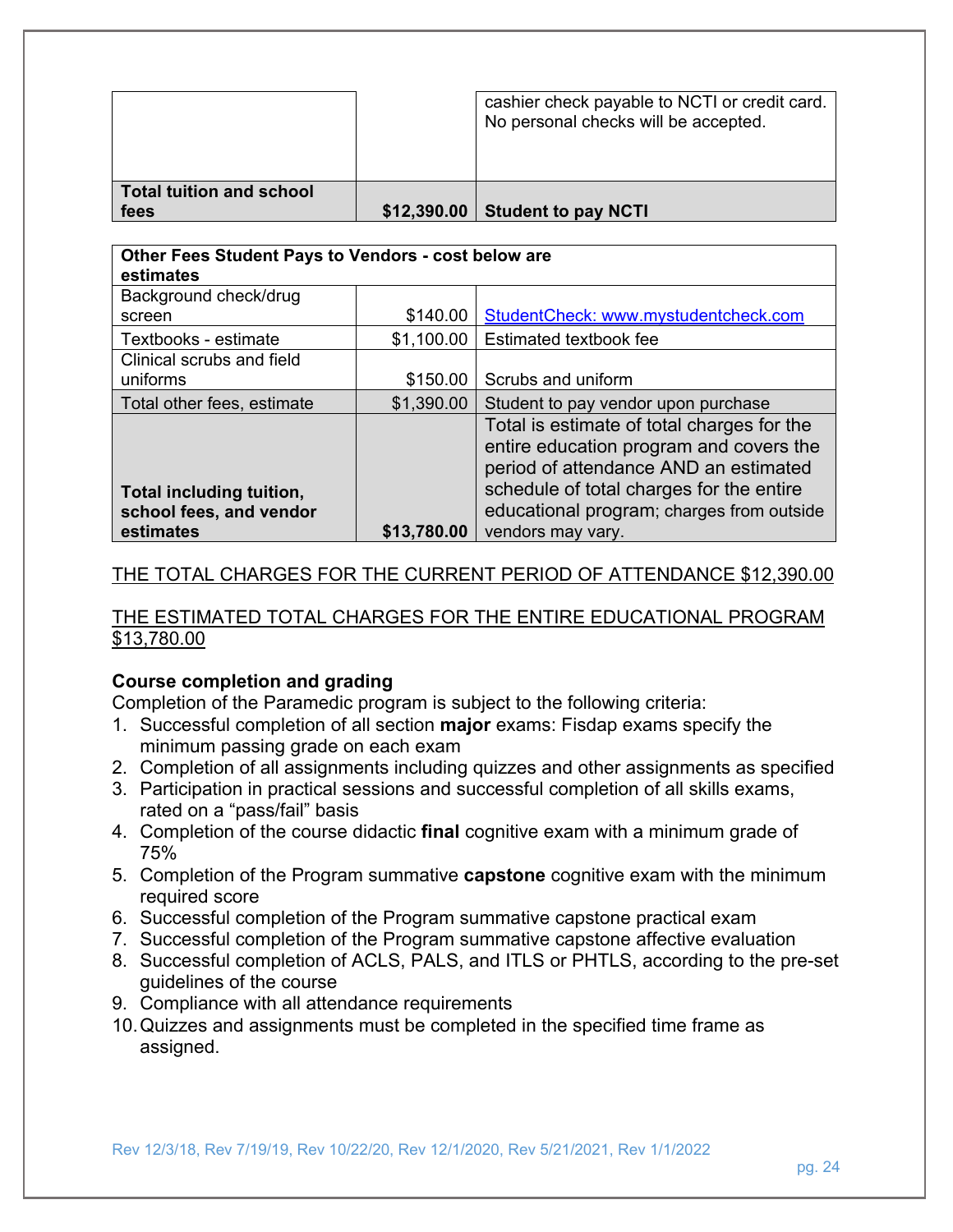#### **Additional completion requirements**

Successful completion of the clinical portion of the education program, including a minimum of 160 hours in the hospital setting, with satisfactory completion of all required skills, patient contacts, and satisfactory completion of a final clinical evaluation by a hospital preceptor, is required. The student must also successfully complete a clinical review with a school representative prior to proceeding to the field internship. The clinical portion of the education must be completed within two months of the start of the clinical rotation.

The first one-fourth of the scheduled 480 field hours is considered field experience. Field experience is: planned, scheduled, educational student time spent on an EMS unit, which may include observation and skill development, but which does not include field internship team leading and does not contribute to the capstone field internship. During this time the Paramedic intern becomes familiar with: the EMS agency and system where the experience is occurring, the agency equipment, and the agency protocols, and develops a working relationship with the preceptor.

The remainder of the field hours comprise the capstone field internship and allows the student to develop and practice high-level decision making by integrating and applying Paramedic learning in all educational domains. During this time the student assesses and manages patients in the prehospital environment and progresses to the role of Team Leader.

Successful completion of the capstone field internship requires completing all identified competencies and team leads and achieving ratings of three in all categories on the final major evaluation completed by the field Preceptor. The capstone field internship can be terminated at any time based on unsatisfactory performance. The field internship portion of the education must be completed within five months of the start of the internship.

The staff at NCTI will discuss preferred clinical and field placement locations and schedules with students. However, due to the complexity of scheduling and the logistics involved, a student may not refuse or reject a clinical or field internship placement or assignment or delay the scheduling of clinical or field internship rotations. Students may not personally solicit hospitals, EMS agencies, or specific preceptors due to the political, organizational, and legal issues involved in establishing clinical internship opportunities. Failure to report to the clinical location or field agency on the assigned date and time will result in immediate dismissal from the program after the second occurrence.

The student may be dismissed at any point in the field internship for failure to show satisfactory forward progression, failure to meet requirements established in a performance improvement plan, failure to obtain satisfactory ratings by the preceptor based on number of hours completed, failure to attend internship shifts as stipulated, failure to communicate with the preceptor and program Field Internship Coordinator, or other unsatisfactory performance.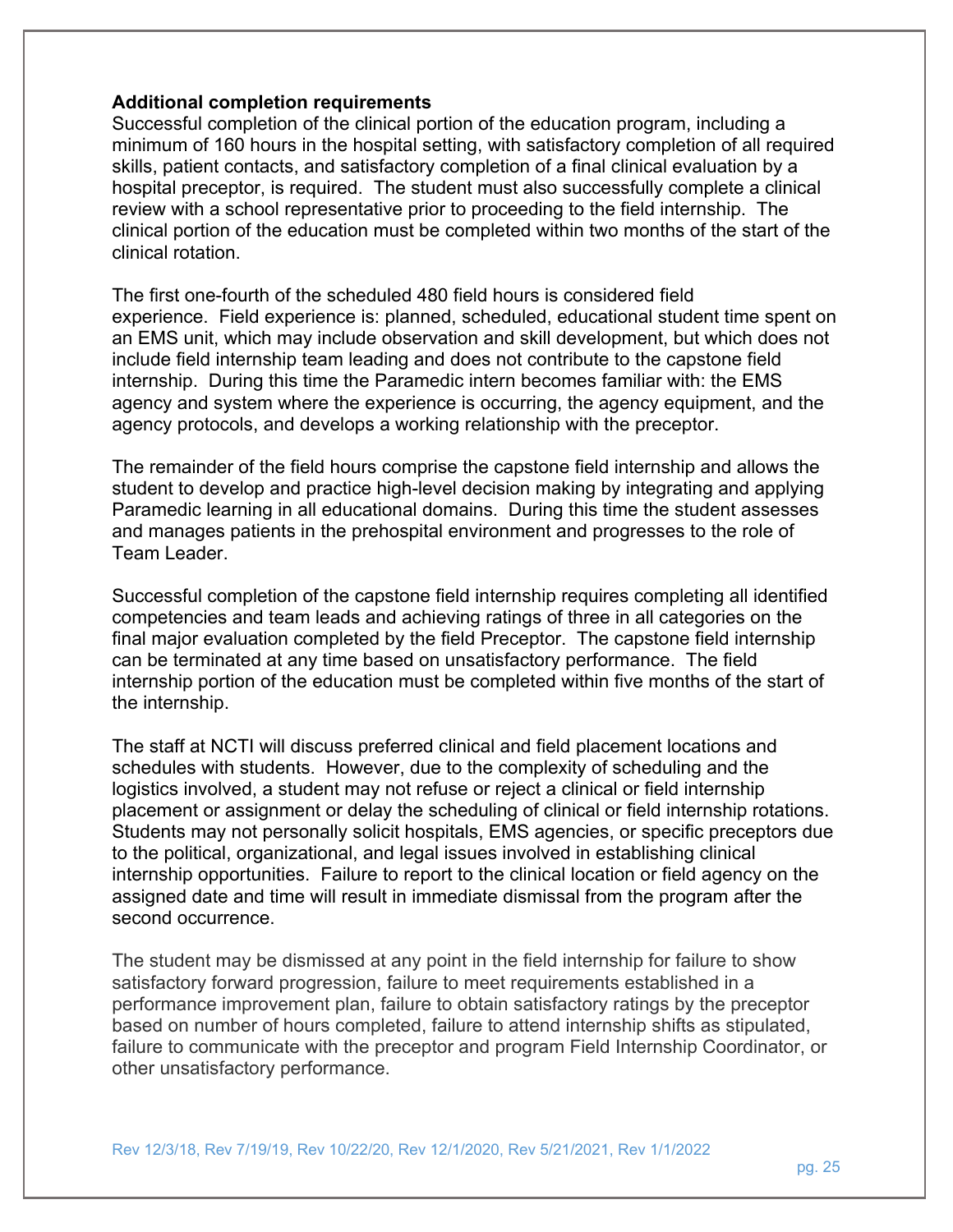Students are required to successfully complete all components of the Paramedic Program (didactic, lab, clinical, and field internship) and the finally summative examinations in a time period not to exceed 150% of the advertised course dates, beginning with the first-class day of the Paramedic Program and ending with the on-time graduation date.

#### **Working while enrolled**

NCTI imposes no restrictions on students working while enrolled in the Paramedic Program. However, as mentioned previously, clinical rotations are typically scheduled two to three days per week with shifts of eight to twelve hours and field internship schedules are two to four days per week, in eight, ten, twelve- or twenty-four-hour shifts. It is highly unlikely that a student can work more than a limited part-time schedule while in the clinical and field internship portions of the program and should plan accordingly.

Students in the clinical and field internship phases of the program are always in a student role and are never substituted for agency staffing. The student may be paid as an employee while in the intern role but must at all times be considered a 'third rider'.

#### **Outcomes**

Accredited Paramedic programs track and report outcome measures annually to the Committee on Accreditation for the Emergency Medical Services Professions. For the results for the most recent outcomes for the National Registry of EMTs certification examination, the program retention rate, and the job placement rate, visit NCTI.edu and select the program of your choice.

#### **California specific requirements Approval disclosure statement**

The NCTI, 2995 Foothills Blvd., Suite 100, Roseville, CA 95747 is a private institution approved in the State of California by: the State of California, Department of Consumer Affairs (Division within the Department of Education) and the Bureau for Private Postsecondary Education (BPPE). This approval means the institution complies with the minimum standards established under applicable law for the operation of a school engaged in occupational instruction. It does not however imply any endorsement or recommendation by the state. Approval must be renewed periodically as required and is subject to continuing review. As a prospective student, you are encouraged to review this catalog prior to signing an enrollment agreement. You are also encouraged to review the School Performance Fact Sheet, which must be provided to you prior to signing an enrollment agreement and can be found at, NCTI.edu.

Any questions a student may have regarding this catalog that have not been satisfactorily answered by the institution may be directed to the Bureau for Private Postsecondary Education at 1747 N. Market Blvd. Ste 225, Sacramento, CA 95834, or P.O. Box 980818, West Sacramento, CA 95798-081; www.bppe.ca.gov, toll free: 888- 370-7589; or by fax: 916- 263-1897.

#### **Financial condition of the Program**

NCTI has been in operation continuously without interruption since founded in 1988. As of the date of publication of this catalog, NCTI has no pending petition in bankruptcy, is not operating as a debtor in possession, has not filed a petition within the preceding five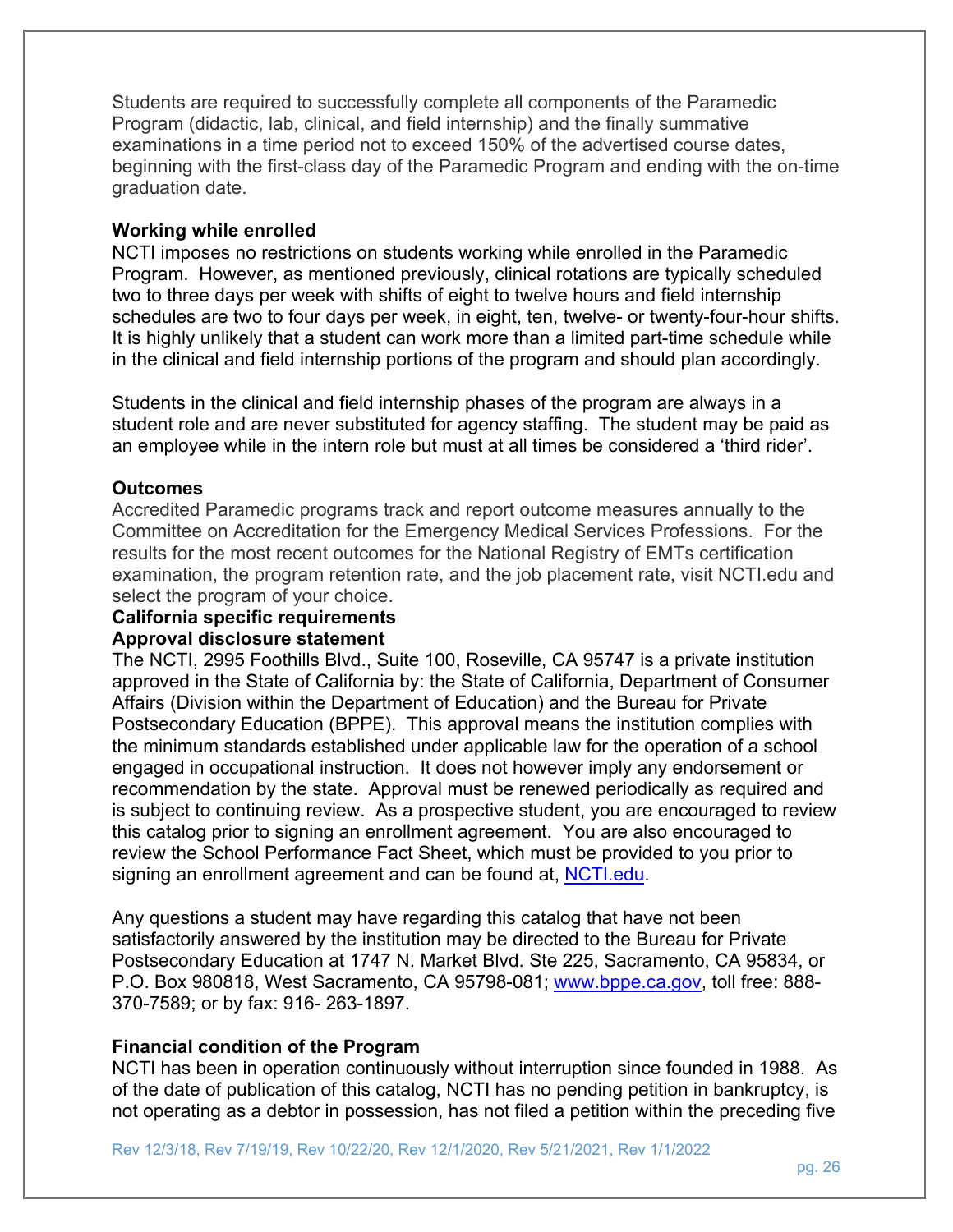years, and has not had a petition in bankruptcy filed against it with the preceding five years that resulted in reorganization under Chapter 11 of the United States Bankruptcy Code (11 U.S.C Sec. 1101 et seq.).

#### **Complaints**

Students with complaints should communicate verbally or in writing to any instructor, administrator, admissions personnel, or counselor. Formal complaints submitted in writing will receive a written response from the Director of Learning Administration within 21 business days of the institution receiving the complaint. The student's participation in the complaint procedure and the disposition of a student's complaint shall not limit or waive any of the student's rights or remedies. A student or any member of the public may file a complaint about this institution with the Bureau for Private Postsecondary Education by calling 1-888-370-7589 or by completing a complaint form, which can be obtained on the Bureau's internet web site: www.bppe.ca.gov.

#### **Student tuition recovery fund**

(a) A qualifying institution shall include the following statement on both its enrollment agreement and school catalog:

"The State of California established the Student Tuition Recovery Fund (STRF) to relieve or mitigate economic loss suffered by a student in an educational program at a qualifying institution, who is or was a California resident while enrolled, or was enrolled in a residency program, if the student enrolled in the institution, prepaid tuition, and suffered an economic loss. Unless relieved of the obligation to do so, you must pay the state-imposed assessment for the STRF, or it must be paid on your behalf, if you are a student in an educational program, who is a California resident, or are enrolled in a residency program, and prepay all or part of your tuition.

You are not eligible for protection from the STRF and you are not required to pay the STRF assessment, if you are not a California resident, or are not enrolled in a residency program."

(b) In addition to the statement required under subdivision (a) of this section, a qualifying institution shall include the following statement in its school catalog: "It is important that you keep copies of your enrollment agreement, financial aid documents, receipts, or any other information that documents the amount paid to the school. Questions regarding the STRF may be directed to the Bureau for Private Postsecondary Education, 1747 N. Market Blvd., Ste 225, Sacramento, CA 95834, (916) 574-8900 or (888) 370-7589.

To be eligible for STRF, you must be a California resident or are enrolled in a residency program, prepaid tuition, paid or deemed to have paid the STRF assessment, and suffered an economic loss as a result of any of the following:

1. The institution, a location of the institution, or an educational program offered by the institution was closed or discontinued, and you did not choose to participate in a teach-out plan approved by the Bureau or did not complete a chosen teach-out plan approved by the Bureau.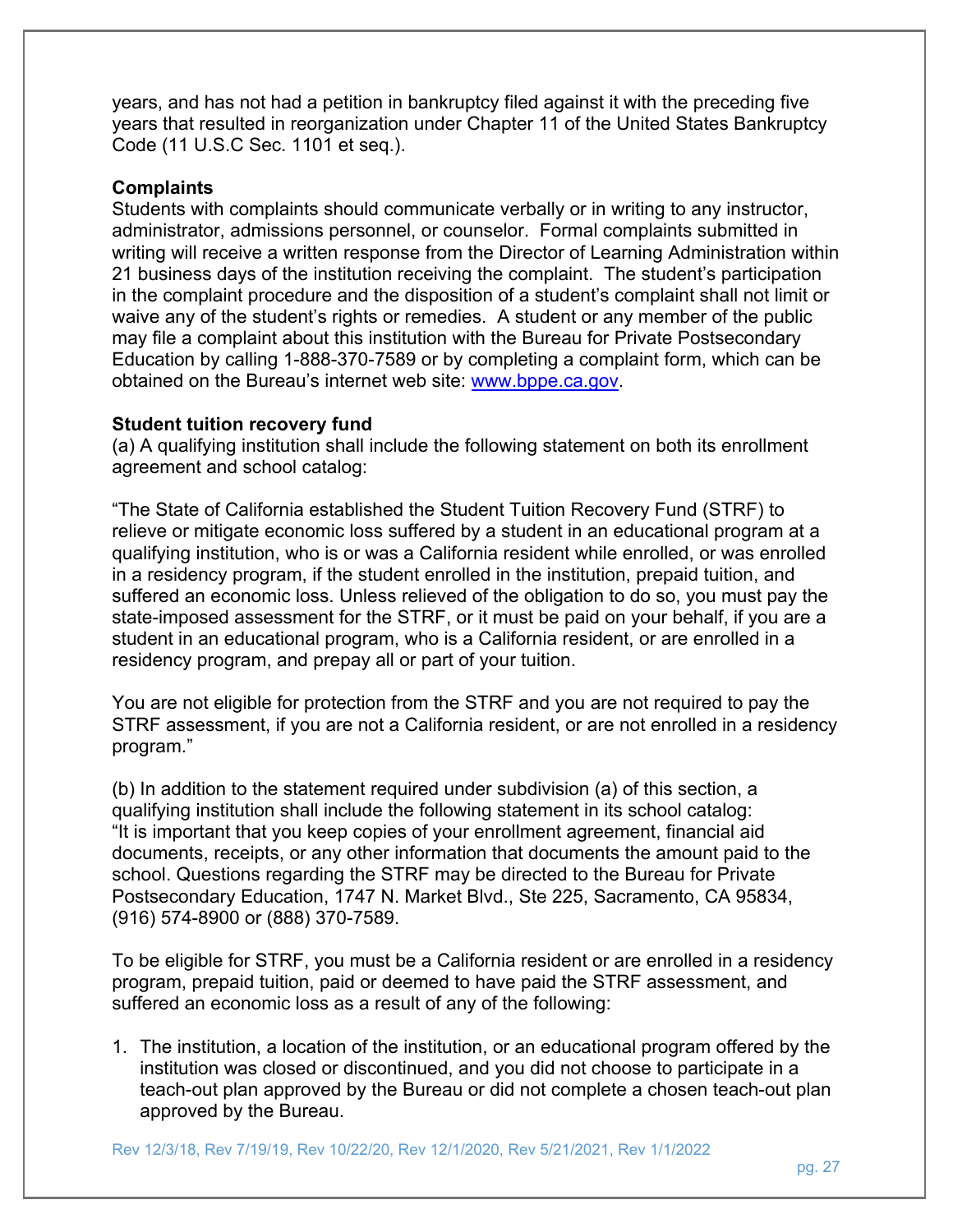- 2. You were enrolled at an institution or a location of the institution within the 120-day period before the closure of the institution or location of the institution or were enrolled in an educational program within the 120 day period before the program was discontinued.
- 3. You were enrolled at an institution or a location of the institution more than 120 days before the closure of the institution or location of the institution, in an educational program offered by the institution as to which the Bureau determined there was a significant decline in the quality or value of the program more than 120 days before closure.
- 4. The institution has been ordered to pay a refund by the Bureau but has failed to do so.
- 5. The institution has failed to pay or reimburse loan proceeds under a federal student loan program as required by law or has failed to pay or reimburse proceeds received by the institution in excess of tuition and other costs.
- 6. You have been awarded restitution, a refund, or other monetary award by an arbitrator or court, based on a violation of this chapter by an institution or representative of an institution, but have been unable to collect the award from the institution.
- 7. You sought legal counsel that resulted in the cancellation of one or more of your student loans and have an invoice for services rendered and evidence of the cancellation of the student loan or loans.

To qualify for STRF reimbursement, the application must be received within four (4) years from the date of the action or event that made the student eligible for recovery from STRF.

A student whose loan is revived by a loan holder or debt collector after a period of noncollection may, at any time, file a written application for recovery from STRF for the debt that would have otherwise been eligible for recovery. If it has been more than four (4) years since the action or event that made the student eligible, the student must have filed a written application for recovery within the original four (4) year period, unless the period has been extended by another act of law.

BPPE re-instated the STRF fee effective February 2021. NCTI will cover the fee for any student that started in a program in 2021.

However, no claim can be paid to any student without a social security number or a taxpayer identification number.

#### **Loan repayment**

If a student obtains a loan to pay for an educational program, the student will have to repay the full amount of the loan plus interest, less the amount of any refund, and that, if the student receives federal student financial aid funds, the student is entitled to a refund of the monies not paid from federal financial aid funds.

#### **Standard Occupational Classification Codes**

The United States Department of Labor's Standard Occupational Classification system has the job classifications listed for Emergency Medical Technicians and Paramedics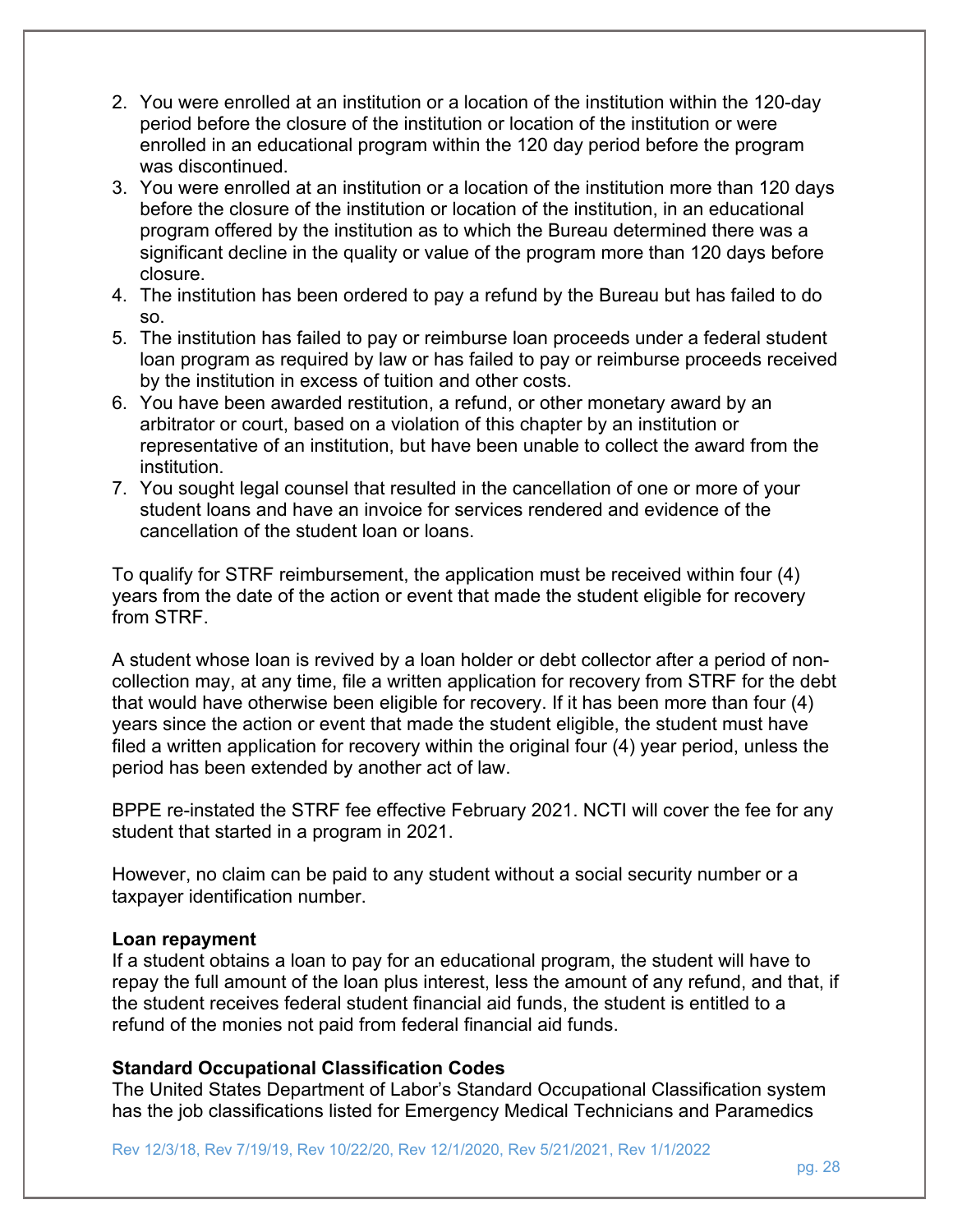listed as 29-2042 for Emergency Medical Technicians (EMT) and 29-2043 for Paramedics. Both and EMT and a Paramedic could also find employment in Fire Fighting and Prevention Workers, 33-2011 – Firefighter.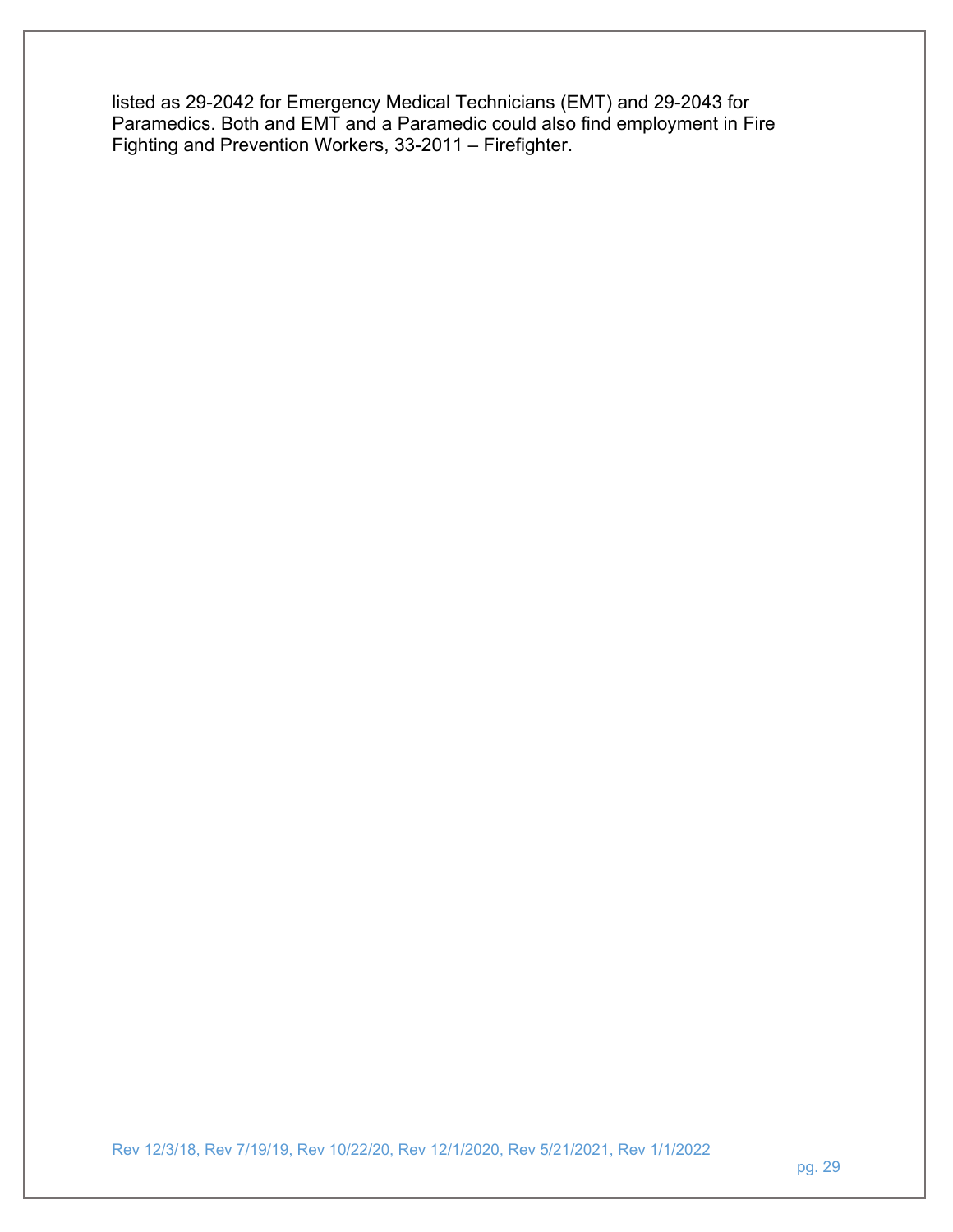## **Appendix A Faculty**

| <b>Faculty</b>                  |  |  |
|---------------------------------|--|--|
| <b>Bay Area</b>                 |  |  |
| Chris Parker, MS, Paramedic     |  |  |
| Michael Blohm, AS, Paramedic    |  |  |
| Steve Harrington, Paramedic     |  |  |
|                                 |  |  |
|                                 |  |  |
| <b>Riverside</b>                |  |  |
| Austin Toole, BS, Paramedic     |  |  |
| Doug Saltzstein, Paramedic      |  |  |
| Bill Jones, AA, Paramedic       |  |  |
|                                 |  |  |
| <b>Roseville</b>                |  |  |
| Scott Mc Michael, BS, Paramedic |  |  |
| Anna Johns, BS, Paramedic       |  |  |
| Lindsey Bronner, Paramedic      |  |  |
|                                 |  |  |
|                                 |  |  |
|                                 |  |  |
|                                 |  |  |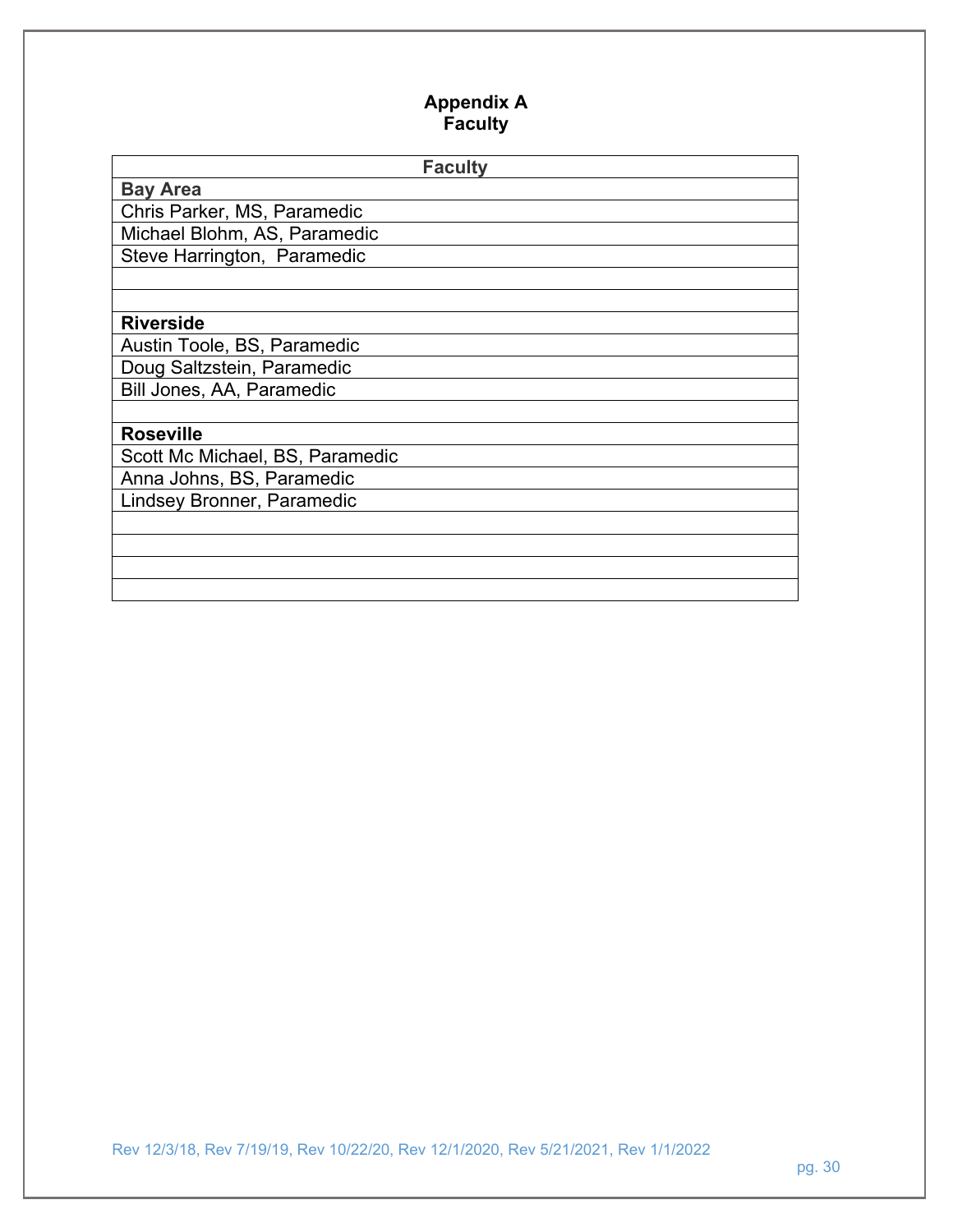

# **Veterans Information Bulletin**

**2022**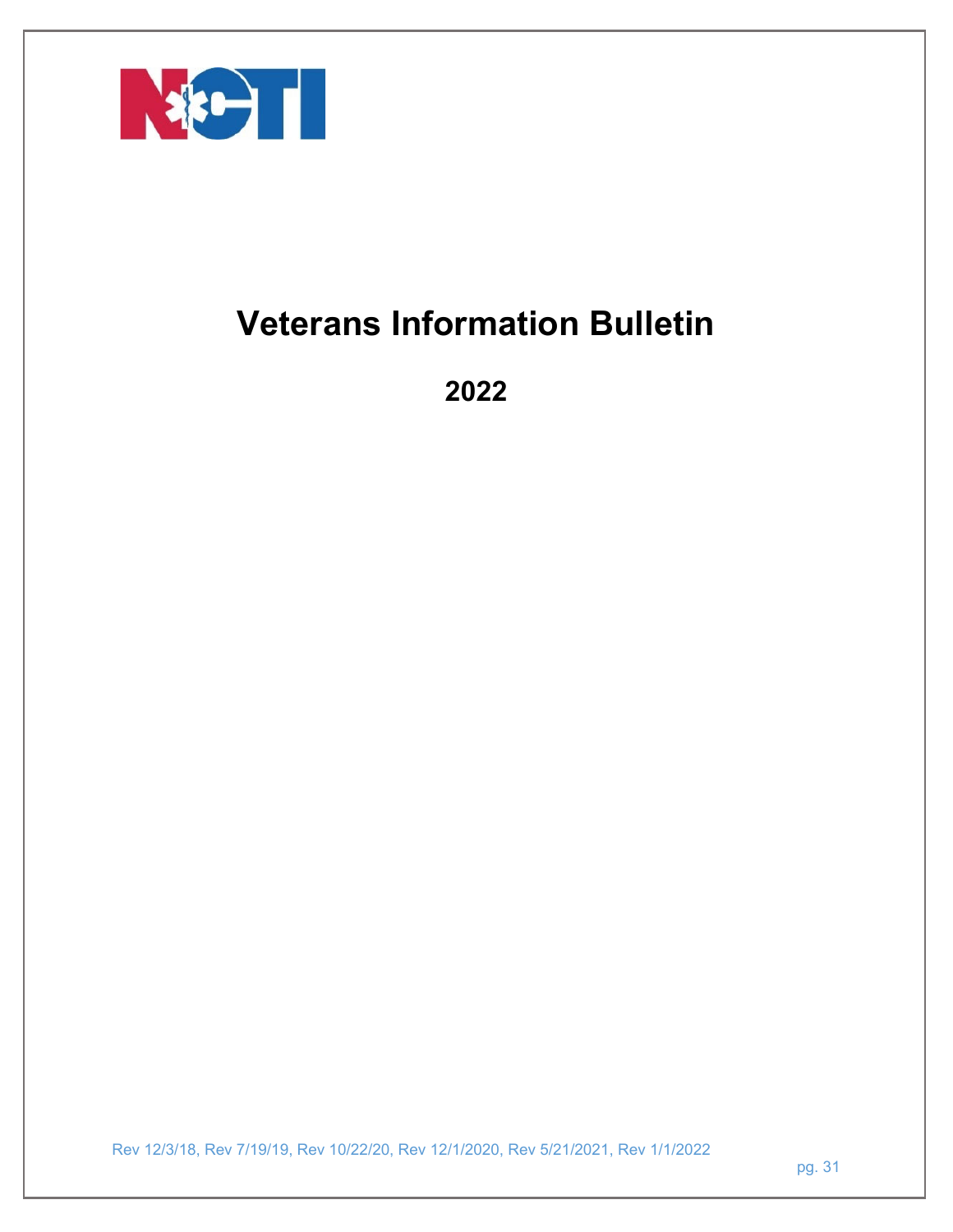| Name of Institution:     | <b>NCTI</b>                                             |
|--------------------------|---------------------------------------------------------|
| <b>Physical Address:</b> | 2995 Foothills Blvd., Suite 100,<br>Roseville, CA 95747 |
| <b>Mailing Address:</b>  | 2995 Foothills Blvd., Suite 100,<br>Roseville, CA 95747 |
| <b>Telephone Number:</b> | Day and night: 916 960-6284                             |
| Fax <sup>-</sup>         | 916 960-6296                                            |

#### **Accreditations/Approvals**

The NCTI Paramedic Programs are programmatically accredited by the Commission on Accreditation of Allied Health Education Programs (CAAHEP), upon the recommendation of the Committee on Accreditation of Educational Programs for the Emergency Medical Services Professions (CoAEMSP).

**Commission on Accreditation of Allied Health Education Programs (CAAHEP)** 727-210-2350 www.caahep.org

**Committee on Accreditation of Educational Programs for the Emergency Medical Services Professions (CoAEMSP)**

Phone: 214-703-8445 www.coaemsp.org

Approved for the training of veterans and eligible persons under the provisions of Title 38, United States Code.

Bulletin effective January 1, 2022 through December 31, 2022

The information contained in this bulletin is true and correct in content and policy.

January 1, 2022

Signature of school official Date Date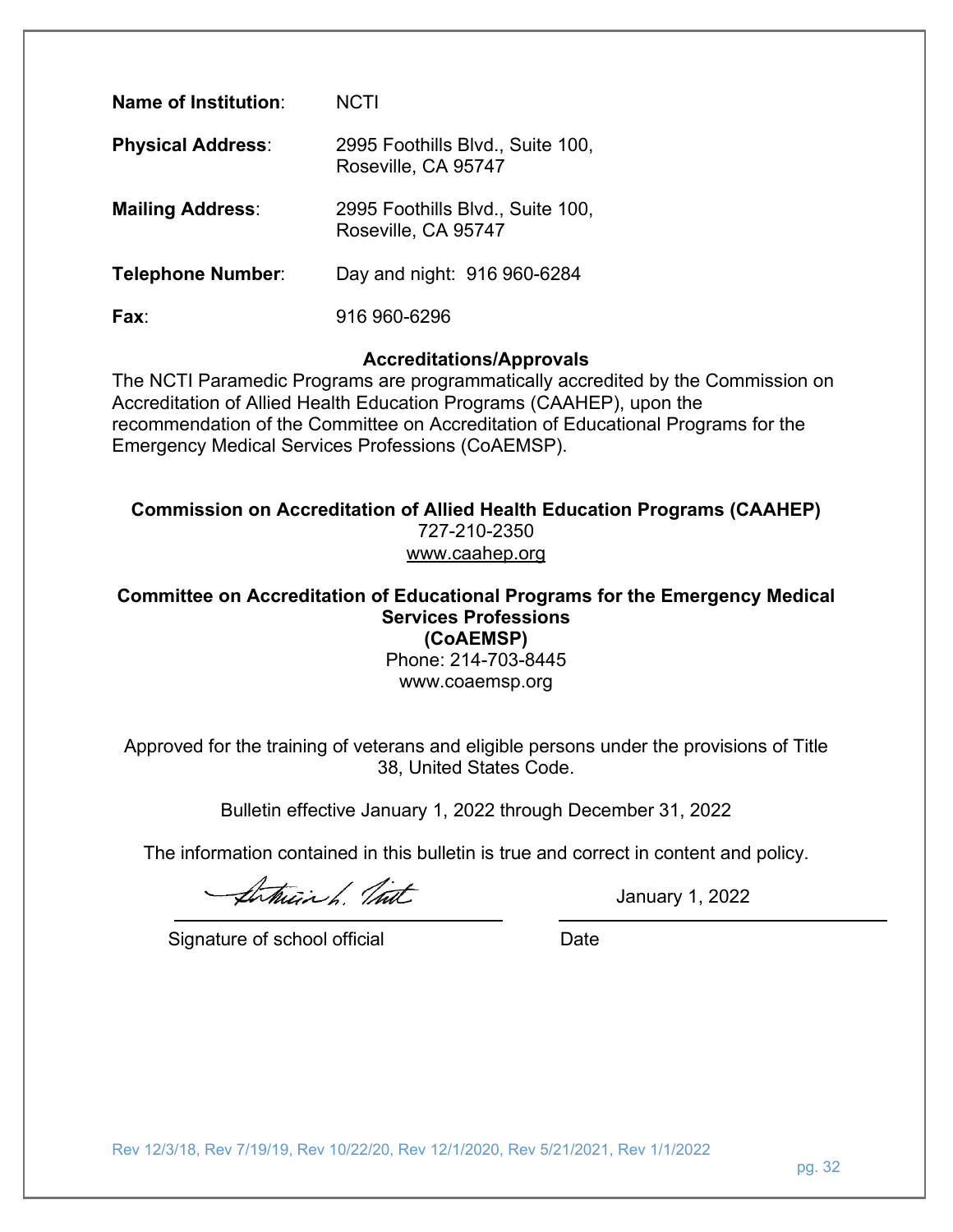**School Governing Body, Administrators, and Faculty Owner**  American Medical Response (A California Corporation)

#### **Directors**

Lori Burns, RN, MSN Chief Academic Officer

Lena Rohrabaugh Director of Learning Administration Patricia Tritt, RN, MADirector of Instruction

M. Black

#### **Administrative Officials**

Charise Arthur National Business Manager Nicole BlackVA Certifying Official

**Faculty** 

#### **Bay Area**

Chris Parker, MS, Paramedic Michael Blohm, AS, Paramedic Steve Harrington, Paramedic

#### **Riverside**

Austin Toole, BS, Paramedic Doug Saltzstein, Paramedic Bill Jones, AA, Paramedic

#### **Roseville**

Scot McMichael, BS, Paramedic Anna Johns, BS, Paramedic Lindsey Bronner, Paramedic

#### **Santa Barbara TBD**

#### **Instructional facilities**

The educational facilities at NCTI Programs include multiple classroom and laboratory spaces that accommodate both large and small group learning activities. All NCTI facilities meet the fire and life safety standards as outlined in the California Fire Code, as well as local jurisdictional requirements.

#### **Roseville Campus/Classroom and Administrative Offices**

2995 Foothills Blvd., Suite 100 Roseville, CA 95747 Phone: 916-960-6284 Toll Free: 888-609-6284 Fax: 916-960-6296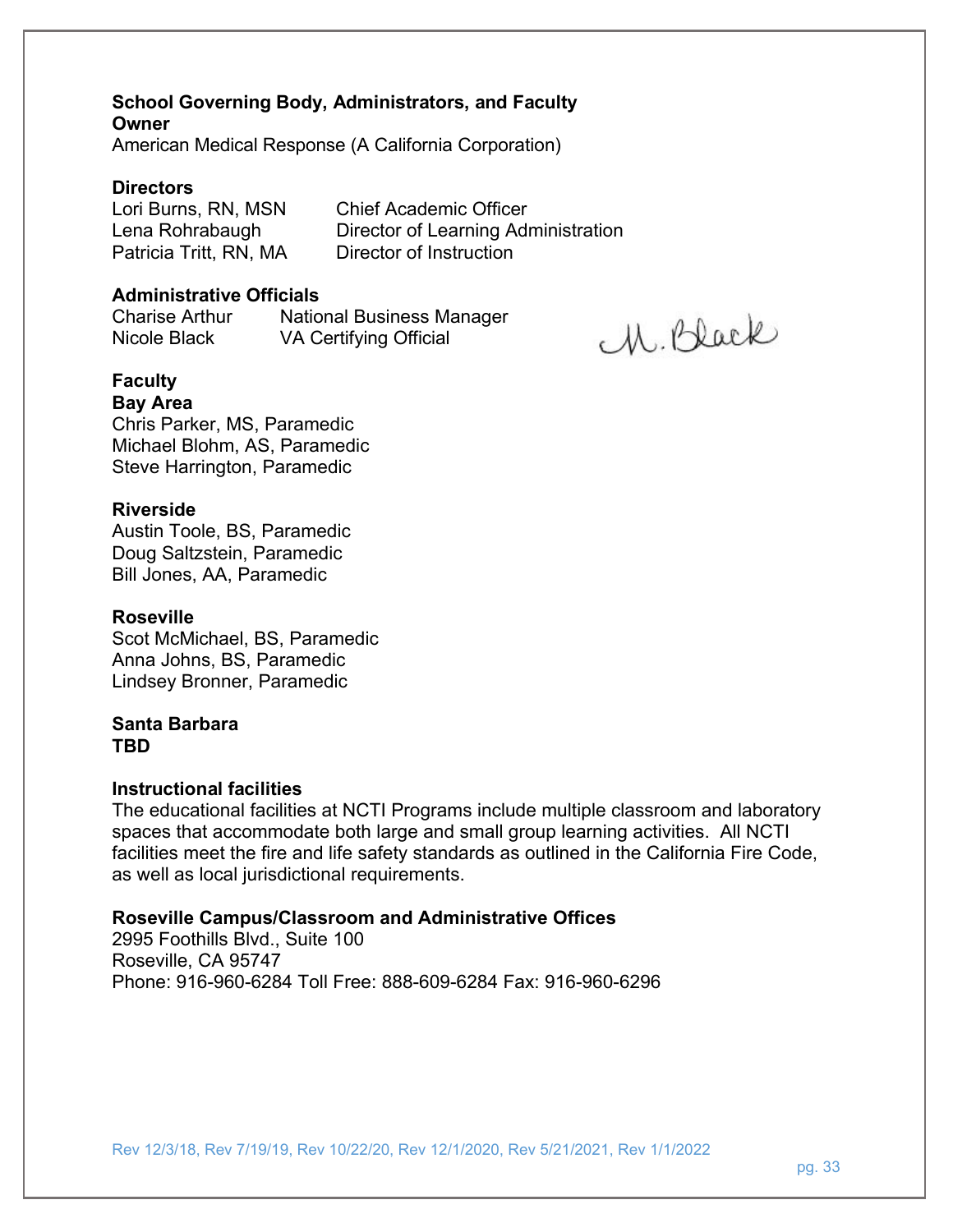#### **Livermore Campus**

7543 Southfront Road Livermore, CA 94551

#### **Riverside Campus**

895 Marlborough Ave. #100 Riverside, CA 92507

#### **Buellton Campus (Satellite)**

240 E Hwy 246 Suite 110 Buellton, CA 93427

#### **Santa Barbara (EMT only)**

7200 Hollister Avenue Suite 1A & 2A Goleta, CA 93117

#### **Entrance requirements**

- 1. Applicant must be at least 18 years of age
- 2. Applicant must possess a high school diploma or equivalent
- 3. Applicant must possess a current American Heart Association Healthcare Provider card prior to the first day of class
- 4. Applicant must possess health insurance
- 5. Applicant must complete a background check to include drug screen
- 6. Applicant must provide proof of required immunizations and/or titer
- 7. COVID full vaccination is required (number of doses dependent on the vaccine brand). Exemptions are not permitted.
- 8. Specific prerequisites may apply depending on the program selected
- 9. Applicant must complete required TB testing prior to attending clinical or field internship rotations

#### **Policies**

### **Enrollment policy**

Student must register and reserve space in the next available class either in person at the Roseville Administrative office or on www.ncti.edu. Class size is limited, and enrollment is offered to qualified candidates following screening. Refer to the course descriptions for additional requirements. Contact the Registration Office during regular business hours to obtain an Enrollment Agreement for the EMT course or Application Packet for the Paramedic Program. All applicants must submit a completed Enrollment Agreement prior to the first-class session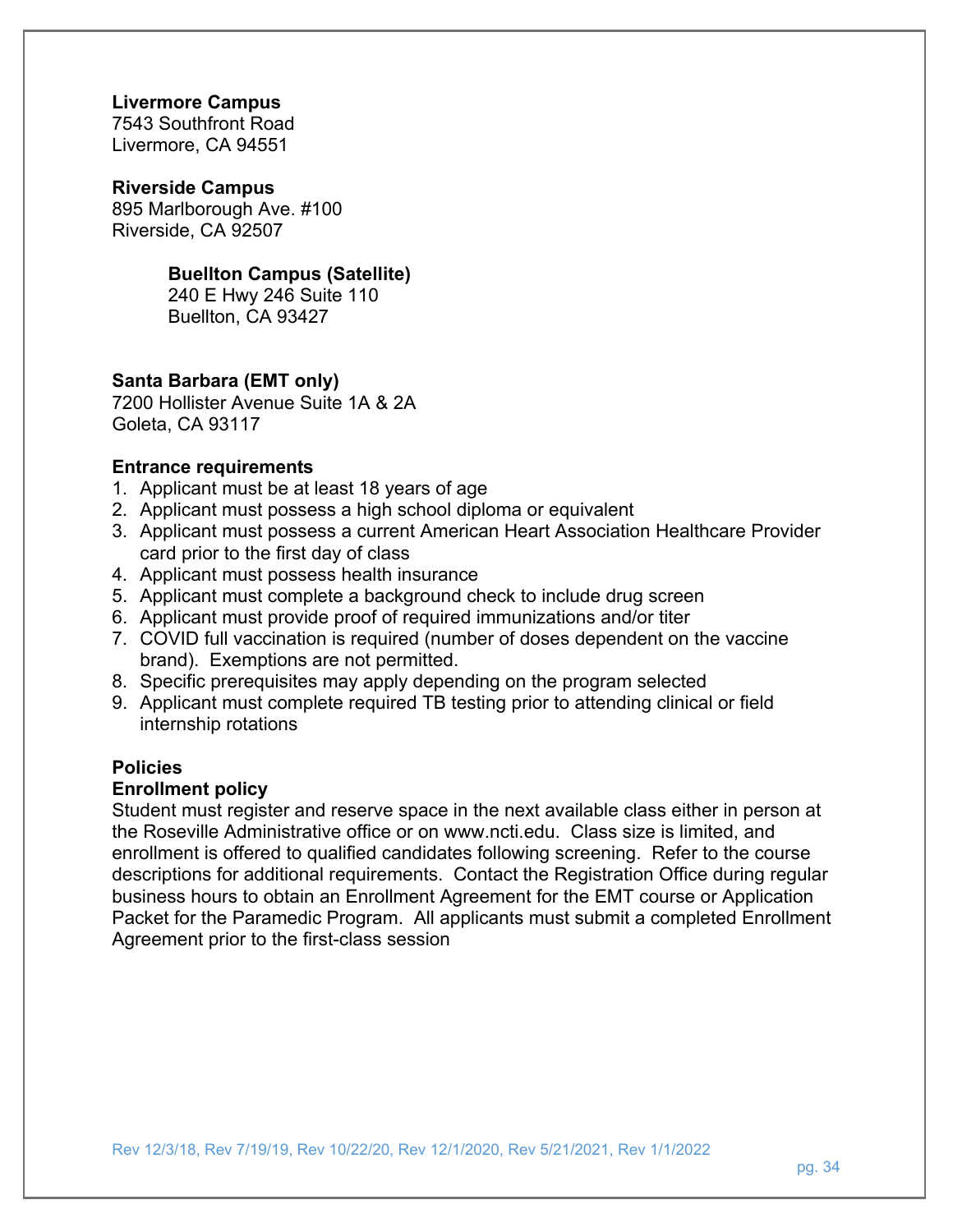#### **Credit evaluation policy Transfer of credits**

NCTI will consider accepting applicable emergency medical services course transfer credits from an institution accredited by an agency recognized by the U.S. Department of Education (USDE). The evaluation of the course(s) and recommendation to accept the course work is at the discretion of the Program Director.

NCTI requires VA applicants to submit copies of unofficial transcripts from any previous colleges attended. NCTI will maintain a written record of the previous education and training of veterans.

#### **Credit for prior learning**

NCTI does not grant credit for prior experiential learning.

#### **Attendance policy**

Student attendance and participation is necessary to complete any program. Each course varies by clock hours. Satisfactory progress towards earning a certificate means students must meet academic and attendance requirements as identified in the course syllabus. Failure to meet this requirement will lead to dismissal. Attendance includes tardiness.

#### **Leave of absence: Paramedic Program**

NCTI programs are designed as uninterrupted courses. If it becomes necessary to request a leave due to extenuating circumstances, such as a serious health issue, a leave of absence (LOA) may be considered by the Program Director in conjunction with the Director of Instruction. The student must be in good academic and administrative standing. A leave of absence is not available for students wishing to take a vacation, wedding activities, attend another professional training academy or activity, or other personal requests: these events should be scheduled outside of the duration of the program. In this context, the program includes the didactic, laboratory, clinical, and field internship components. The student must meet with the Program Director, provide documentation, and submit a written request prior to the leave of absence. The Program Director will determine if there is a reasonable expectation that the student will be able to return to the Program prior to granting the LOA. A release to return to the Program will be required. The maximum amount of leave granted is 30 calendar days. Failure to return from an LOA on or before the specified date on the LOA request will lead to dismissal from the program.

#### **Incomplete policy: Paramedic Program**

An incomplete status may be considered for students who, because of illness or circumstances beyond their control, are unable to complete their course work within the term of the program. An incomplete is approved only if the student has completed at least 80 percent of the program in good academic and administrative standing and has provided acceptable evidence to the Program Director that the student is unable to continue the coursework. In this context, the program includes the didactic, laboratory, clinical, and field internship components. Incomplete status is not considered for circumstances such as desiring time away from the program to attend another training academy (fire, law enforcement, EMS, or other), a new hire orientation for any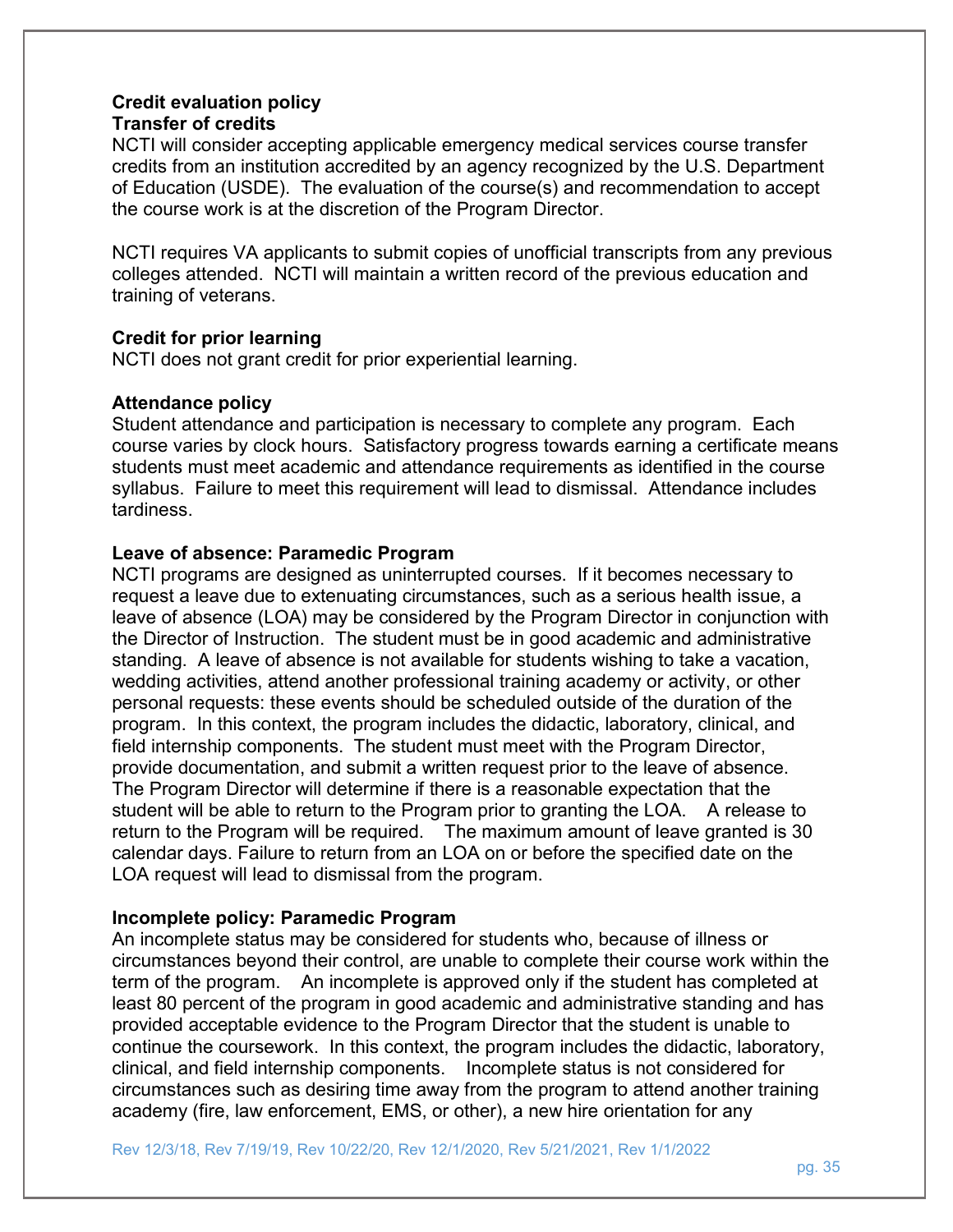employment, seasonal firefighting, or any other situation related to change in employment.

#### **Progress policy**

The school's grading system for each class is:

| Excellent      | $90\% - 100\%$ |   |
|----------------|----------------|---|
| Above Average  | 80% - 89%      | R |
| Average        | 70% - 79%      |   |
| Unsatisfactory | < 70%          |   |

#### **Satisfactory progress**

A student may be placed on academic probation when the minimum grade requirement or compliance with other academic requirements are not met. Any instance of counseling and/or the progressive discipline process also initiates academic probation. During the period of academic probation student eligibility for funding is unchanged. Students on academic probation are expected to demonstrate commitment to meeting Program requirements and may be asked to participate in academic advising or tutorial sessions. Depending on the reason for probation, a specified probation period may be identified, and the student's progress will be reevaluated for satisfactory improvement. This typically occurs when the student has not met the grading policy. A student on academic probation who does not achieve the required progress or minimum grade requirement will be dismissed and will no longer be eligible for certain forms of funding. No more than two evaluation terms of academic probation will be permitted. In other instances of progressive discipline, particularly related to affective domain concerns, the period of academic probation may continue throughout the Program. A student dismissed for academic reasons must apply for readmission.

#### **Readmission**

Students who wish to reenter NCTI after withdrawing due to personal circumstances or academic dismissal must submit an application for readmission. Program policy limits the number of times an individual may enroll and re-enroll into the Paramedic Program to two attempts. Students reapplying for **any** program after being dismissed for disciplinary reasons will be readmitted **only** at the discretion of the Program Director and the Director of Instruction.

#### **Conduct policy**

The following are examples of behavior that lead to dismissal. The list is not exhaustive.

- 1. Any incident of intoxicated or impaired behavior
- 2. Possession of drugs or alcohol on school premises
- 3. Testing positive for a controlled or illegal substance (by Federal law)
- 4. Possession of weapons on school premises
- 5. Behavior creating a safety hazard to other individuals
- 6. Dishonesty pertaining to investigations, documentation, examinations, or evaluations of any type
- 7. Disobedient or disrespectful behavior to other students, staff, or faculty members
- 8. Disruptive behavior in class and failure to modify behavior when requested
- 9. Vulgarity or profanity during class or out-of-classroom hospital/field rotations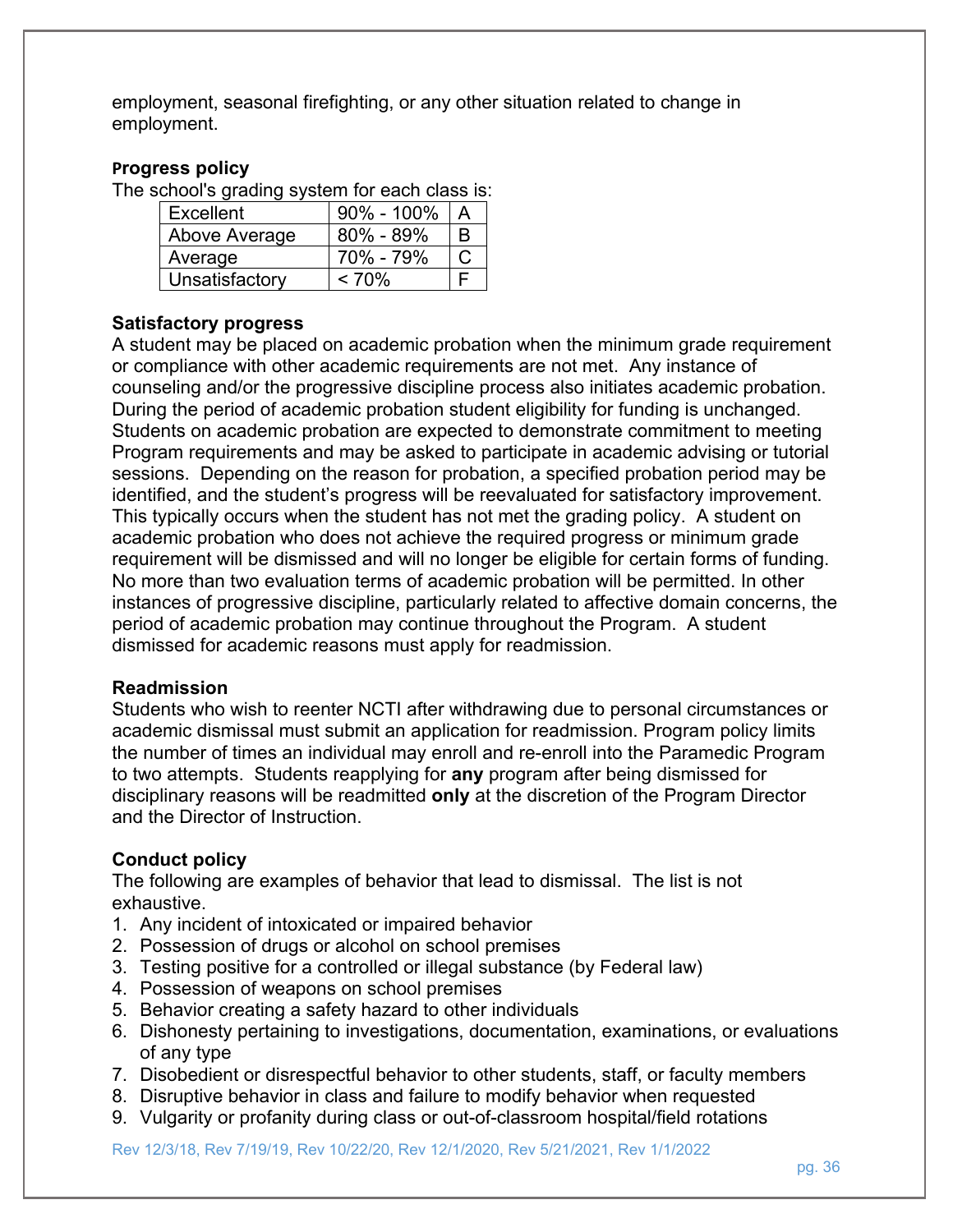- 10. Breech of patient confidentiality/privacy
- 11. Falsification of documents
- 12. Theft or destruction of school property
- 13. Violation of Program policy
- 14. Inappropriate behavior unbecoming to an EMS professional

#### **Refund policy**

The student will receive a refund according to the refund policy. Any applicable tuition refund will be processed within 45 days.

#### **Instructional Schedule**

Depending on the program and the schedule, class may be scheduled: all day; partial day; or evening hours; and may include Saturday sessions. See website for detailed course schedules.

NCTI observes the following holidays: New Year's Day, Diversity Day/President's Day, Memorial Day, Independence Day, Labor Day, Thanksgiving Day and the Friday following Thanksgiving, and Christmas Day. Courses are not usually scheduled between Christmas and New Year's Day.

# **Course requirements and fees**

**EMT** 

Didactic 160 hours

#### **Course Fees**

| <b>Enrollment Fee</b>           | \$100.00   | Non-refundable                         |
|---------------------------------|------------|----------------------------------------|
|                                 |            | Pro-rated at \$9.72/hour per           |
|                                 |            | scheduled instructional hour - No      |
|                                 |            | refunds are issued after 96            |
|                                 |            | scheduled instructional hours.         |
|                                 |            | Student will be responsible for        |
|                                 |            | payment in full of tuition costs after |
| Tuition                         | \$1,555.00 | 96 scheduled instructional hours.      |
|                                 |            | Non-refundable after first day of      |
| Insurance - liability           | \$120.00   | class                                  |
|                                 |            | Non-refundable after first day of      |
| Uniform fee                     | \$30.00    | class                                  |
|                                 |            | Non-refundable after first day of      |
| Lab fees                        | \$40.00    | class                                  |
|                                 |            | Non-refundable after first day of      |
| Technology fee                  | \$50.00    | class                                  |
| <b>Student Tuition Recovery</b> |            |                                        |
| Fund                            | $$5.00$    | Non-refundable                         |
| Total tuition and school fees   | \$1,895.00 | <b>Student to pay NCTI</b>             |

#### **Other Fees Student Pays to Third Party Vendors**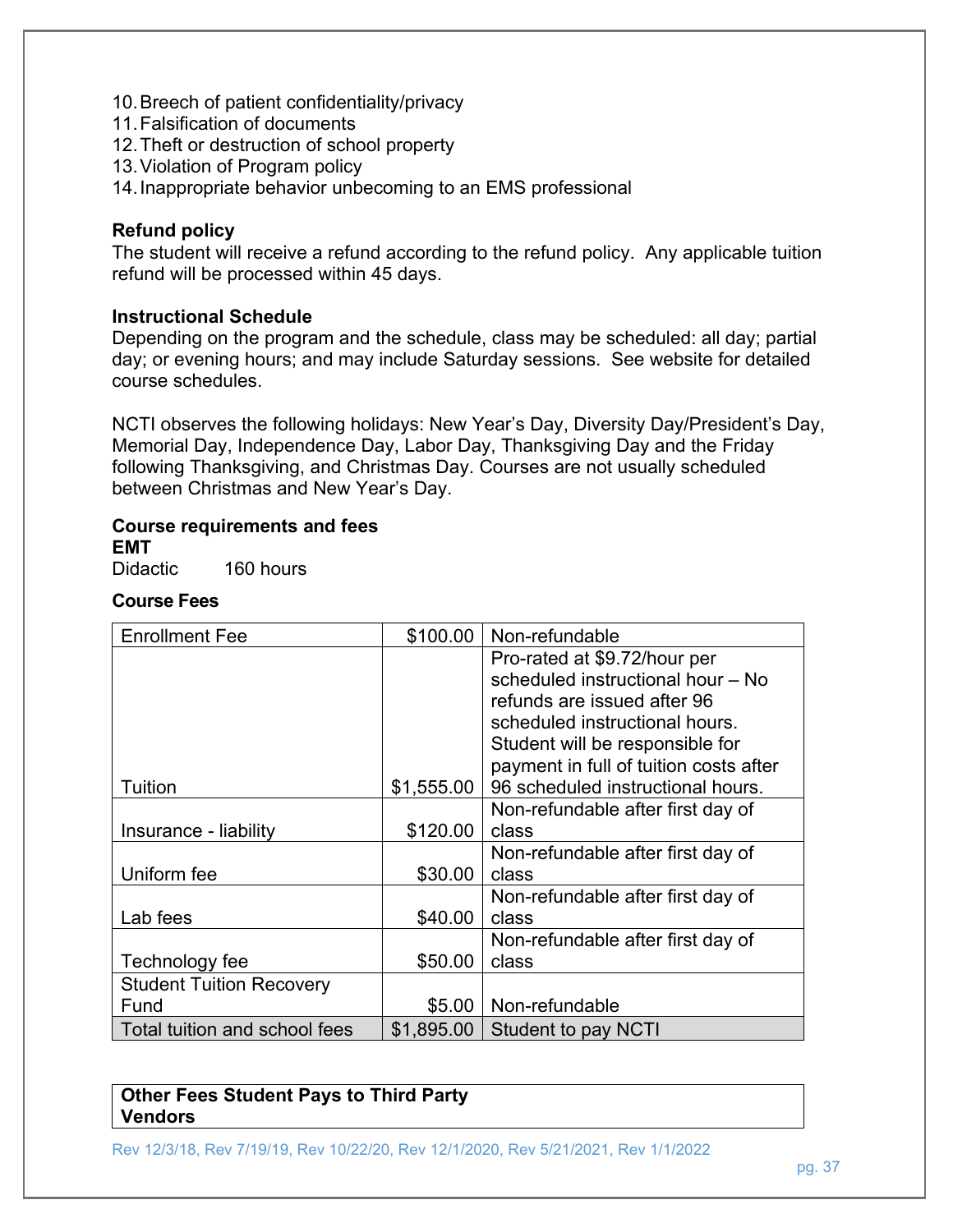| Background check/drug      |            | <b>StudentCheck:</b>                   |
|----------------------------|------------|----------------------------------------|
| screen                     | \$139.00   | www.mystudentcheck.com                 |
| Textbooks, estimate        | \$280.00   | Estimated textbook fee                 |
| Equipment & supplies       | \$70.00    | Diagnostic tools                       |
|                            |            | Student to pay vendor upon             |
| Total other fees, estimate | \$489.00   | purchase                               |
|                            |            | Total is estimate of total charges for |
|                            |            | the entire education program and       |
| Total including tuition,   |            | covers the period of attendance;       |
| school fees, and vendor    |            | charges from outside vendors may       |
| estimates                  | \$2,384.00 | vary.                                  |

#### **Paramedic**

Didactic 456 hours Clinical 160 hours Field 720 hours

## **Course Length and Hours**:

In the unlikely event that the student has not met the minimum course requirements during the clinical and field internship phases of the Program, additional hours may be required, based on a performance improvement plan. For the clinical experience, the total number of additional hours will not exceed 60 hours. For the field internship, the additional number of hours will not exceed 240 hours and will be assigned in two 120 hour segments. The student will be evaluated at the completion of the initial 120 assignment to determine satisfactory progress.

#### **Total Didactic Fees, Charges, and Expenses Breakdown**

| <b>Enrollment Fee</b> | \$200.00   | Non-refundable after the first day of<br>instruction.                                                                                                                                                                                                                                                                   |
|-----------------------|------------|-------------------------------------------------------------------------------------------------------------------------------------------------------------------------------------------------------------------------------------------------------------------------------------------------------------------------|
| Tuition               | \$9,475.00 | Prorated upon course withdrawal. Refer<br>to refund provisions at the end of this<br>agreement. This tuition represents fees<br>for the didactic training (456 hours) This<br>calculates to a fee \$20.175 per didactic<br>instructional hour. No refunds after 274<br>(60%) scheduled didactic instructional<br>hours. |
| Insurance             | \$300.00   | Non-refundable after third scheduled day<br>of instruction.                                                                                                                                                                                                                                                             |
|                       |            | Includes, supplies, materials, tools,<br>machinery, or any other goods related to<br>the instruction offered in this agreement.<br>This calculates to a fee of \$1.075/hour of<br>didactic instruction. No refunds after 274                                                                                            |
| Lab fee               | \$490.00   | scheduled didactic instructional hours.                                                                                                                                                                                                                                                                                 |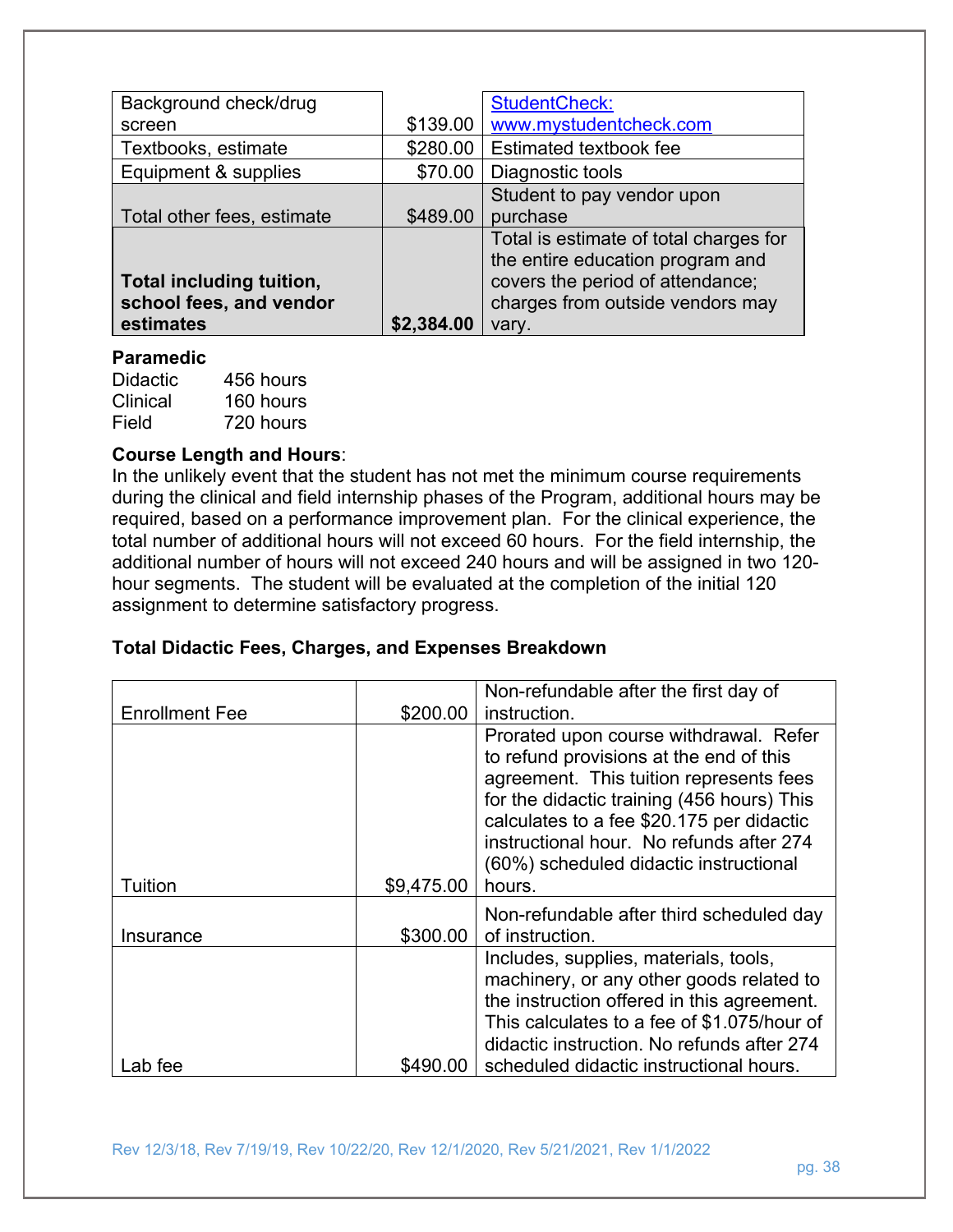|                                                                  |             | Includes virtual library, and any other             |
|------------------------------------------------------------------|-------------|-----------------------------------------------------|
|                                                                  |             | goods related to the instruction offered in         |
|                                                                  | \$75.00     | this agreement. Non-refundable after the            |
| Technology fee                                                   |             | third scheduled class day.                          |
| <b>Student Tuition Recovery</b>                                  |             |                                                     |
| Fund                                                             | \$5.00      | Non-refundable                                      |
|                                                                  |             | Non-refundable once clinical rotation has           |
| <b>Clinical Coordinator fee</b>                                  | \$400.00    | begun                                               |
|                                                                  |             | Non-refundable once field rotation has              |
| <b>Field Coordinator fee</b>                                     | \$350.00    | begun                                               |
|                                                                  |             | Preceptor fee paid to NCTI if student               |
|                                                                  |             | accepts a field internship with AMR.                |
|                                                                  | \$1,000.00  | Non-refundable once field rotation has              |
| <b>Field Preceptor fee</b>                                       |             | begun<br>To be paid at the time of submitting final |
|                                                                  |             | internship paperwork to internship                  |
|                                                                  |             | coordinator. This fee must be paid with             |
|                                                                  |             | cashier check payable to NCTI or credit             |
|                                                                  |             | card. No personal checks will be                    |
| <b>Graduation fee</b>                                            | \$100.00    | accepted.                                           |
| <b>Total tuition and school</b>                                  |             |                                                     |
| fees                                                             | \$12,395.00 | <b>Student to pay NCTI</b>                          |
|                                                                  |             |                                                     |
| Other Fees Student Pays to Vendors - cost below<br>are estimates |             |                                                     |
| Background check/drug                                            |             | StudentCheck:                                       |
| screen                                                           | \$140.00    | www.mystudentcheck.com                              |
| Textbooks - estimate                                             | \$1,100.00  | <b>Estimated textbook fee</b>                       |
| Clinical scrubs and field                                        |             |                                                     |
| uniforms                                                         | \$150.00    | Scrubs and uniform                                  |
| Total other fees, estimate                                       | \$1,390.00  | Student to pay vendor upon purchase                 |
|                                                                  |             | Total is estimate of total charges for the          |
| <b>Total including tuition,</b>                                  |             | entire education program and covers the             |
| school fees, and vendor                                          |             | period of attendance; charges from                  |
| estimates                                                        | \$13,785.00 | outside vendors may vary.                           |

#### **Reimbursement to veterans and eligible persons**

For information or for resolution of specific payment problems, the veteran should call the DVA nationwide toll-free number at **1-888-442-4551**.